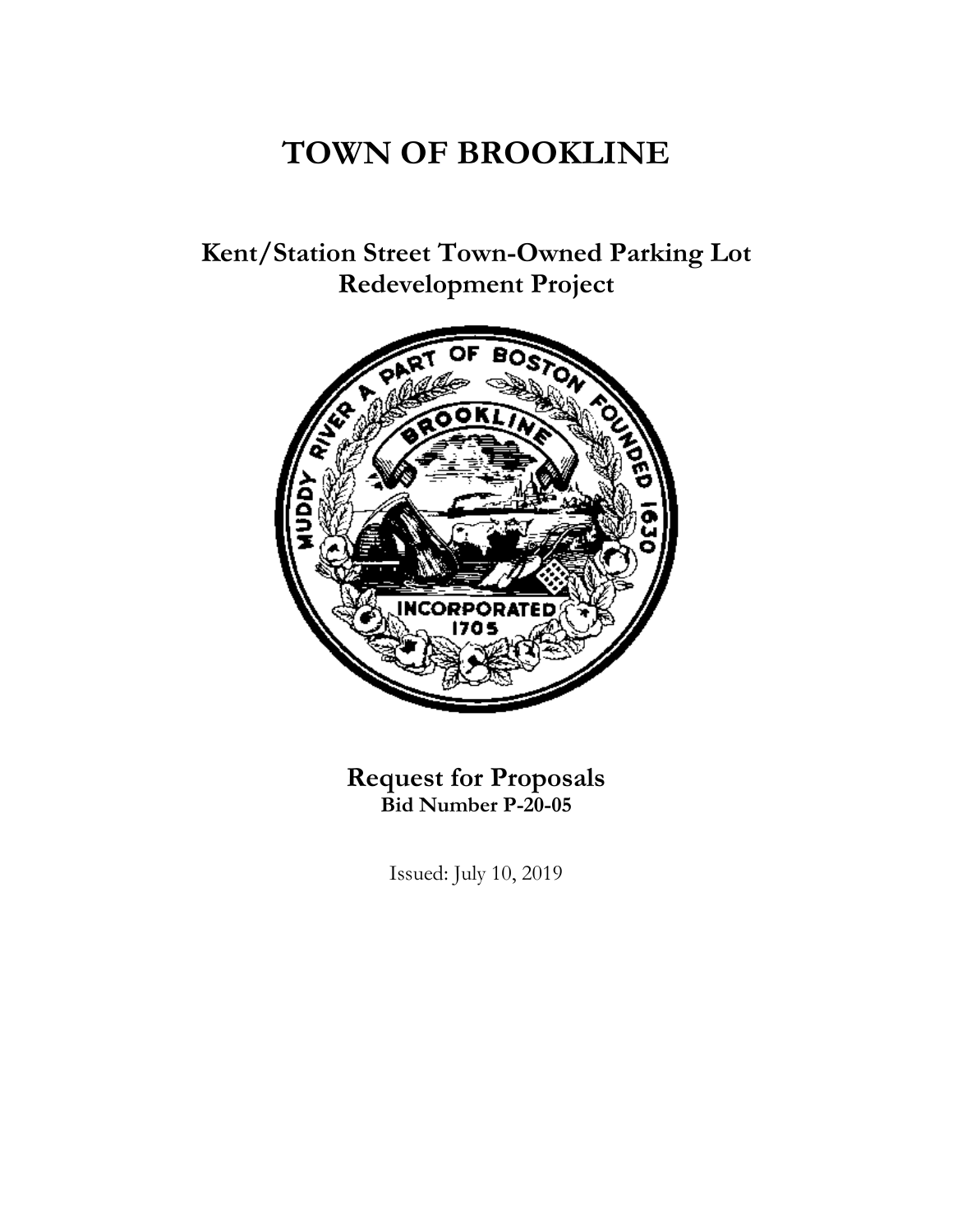#### **TABLE OF CONTENTS**

#### 1.0 INTRODUCTION

#### 2.0 PROPOSAL PROCESS

- 2.1 Timeline
- 2.2 Deadline and Location for Initial Proposal Submission
- 2.3 Proposal Submission
- 2.4 Additional Information for Proposers
- 2.5 Site Visit
- 2.6 Communications with Town

## 3.0 BACKGROUND INFORMATION

- 3.1 Project History and Vision
- 3.2 The Development Context
- 3.3 Environmental and Title Considerations

# 4.0 PROJECT DESCRIPTION

- 4.1 Project Goals
- 4.2 Project Requirements and Priorities
- 4.3 Guidelines for Affordable Units

# 5.0 PROPOSAL REQUIREMENTS

- 5.1 Technical Proposal
	- A. Executive Summary
	- B. Development Team Details<br>C. Conceptual Design
	- Conceptual Design
	- D. Project Timetable
- 5.2 Financial Proposal
	- A. Financial Proposal Narrative
	- B. Development Budget and Operating *Pro Forma*

## 6.0 REVIEW PROCESS

- 6.1 Initial Review Phase
- 6.2 Final Evaluation Phase
- 6.3 Recommendations
- 6.4 Selection

## 7.0 EVALUATION CRITERIA

- 7.1 Minimum Eligibility Criteria
- 7.2 System
- 7.3 Evaluation Criteria

## 8.0 ADDITIONAL TERMS

- 8.1 Examination of the RFP
- 8.2 Representations and Warranties
- 8.3 Miscellaneous Provisions

## **ATTACHMENTS**

- Form A Certificate of Vote Duly Authorized Representative
- Form B Tax Compliance Certificate
- Form C Certificate of Non-Collusion
- Form D Certificate of Compliance with Article 4.5 of the Town of Brookline By-Laws
- Form E Living Wage By-Law
- Form F Instructions to Proposers
- Form G General Conditions
- Form H Proposal Signature Form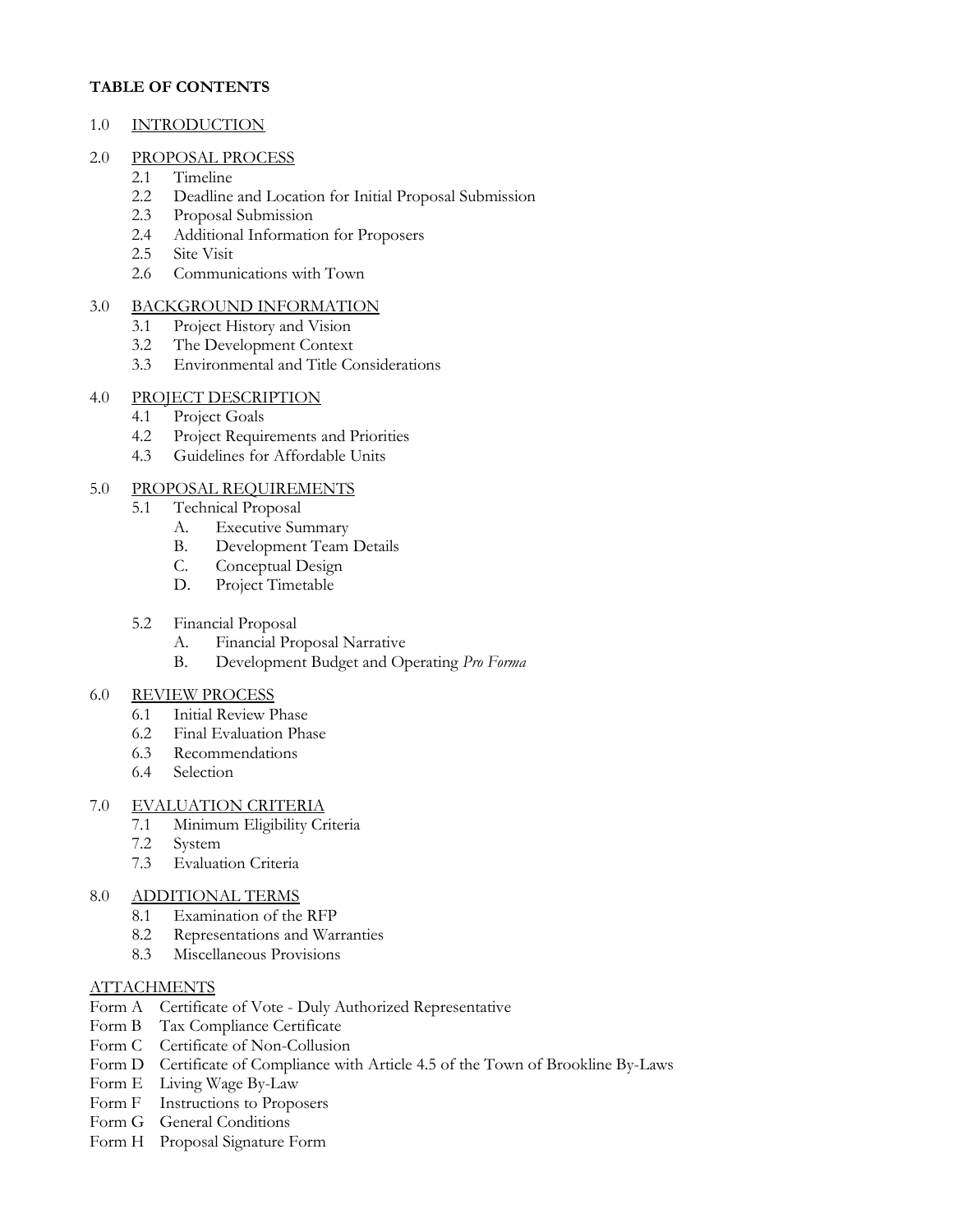# **REQUEST FOR PROPOSALS**

Kent/Station Street Town-Owned Parking Lot Redevelopment Project July 10, 2019

#### **1.0 INTRODUCTION**

The Town of Brookline (the Town) invites proposals for the redevelopment of the Kent/Station Street Town-owned parking lot (the Site). The redevelopment opportunity being offered via this Request for Proposals (RFP) is for a 15,997 square foot (.36 acre) lot with approximately 40 public parking spaces that are utilized primarily by area merchants during the daytime and by residents and visitors overnight. The Town is specifically interested in exploring opportunities to redevelop the Site as affordable rental senior housing while also retaining the number and uses of existing parking spaces as part of the development program.



This RFP provides information about the Site, identifies the Town's requirements and reuse priorities, and describes the criteria and process for developer selection. The purpose of this RFP is to solicit proposals for the redevelopment of Town property and to enable the Brookline Select Board to designate a developer whose proposal most clearly responds to the criteria in this document and whose team demonstrates strong experience and capacity to carry out the redevelopment of the Site.

Redevelopment of the Site must comply with all federal, state and local laws. The cost of obtaining all permits, licenses, approvals and other due diligence items is to be borne by the selected team.

#### **2.0 PROPOSAL PROCESS**

#### **2.1 Timeline**

#### **Issuance of Request for Proposals:**

- RFP Issued *July 10, 2019*
- Briefing and site tour *July 17, 2019, 10AM*
- Final written questions from respondents due *July 24, 2019*
- Final written response to questions by Town *August 7, 2019*
- Proposals due *–* **Thursday August 22, 2019 at 2 P.M.**

The following are estimated timelines. The Town reserves the right to adjust the overall process and proposed deadlines.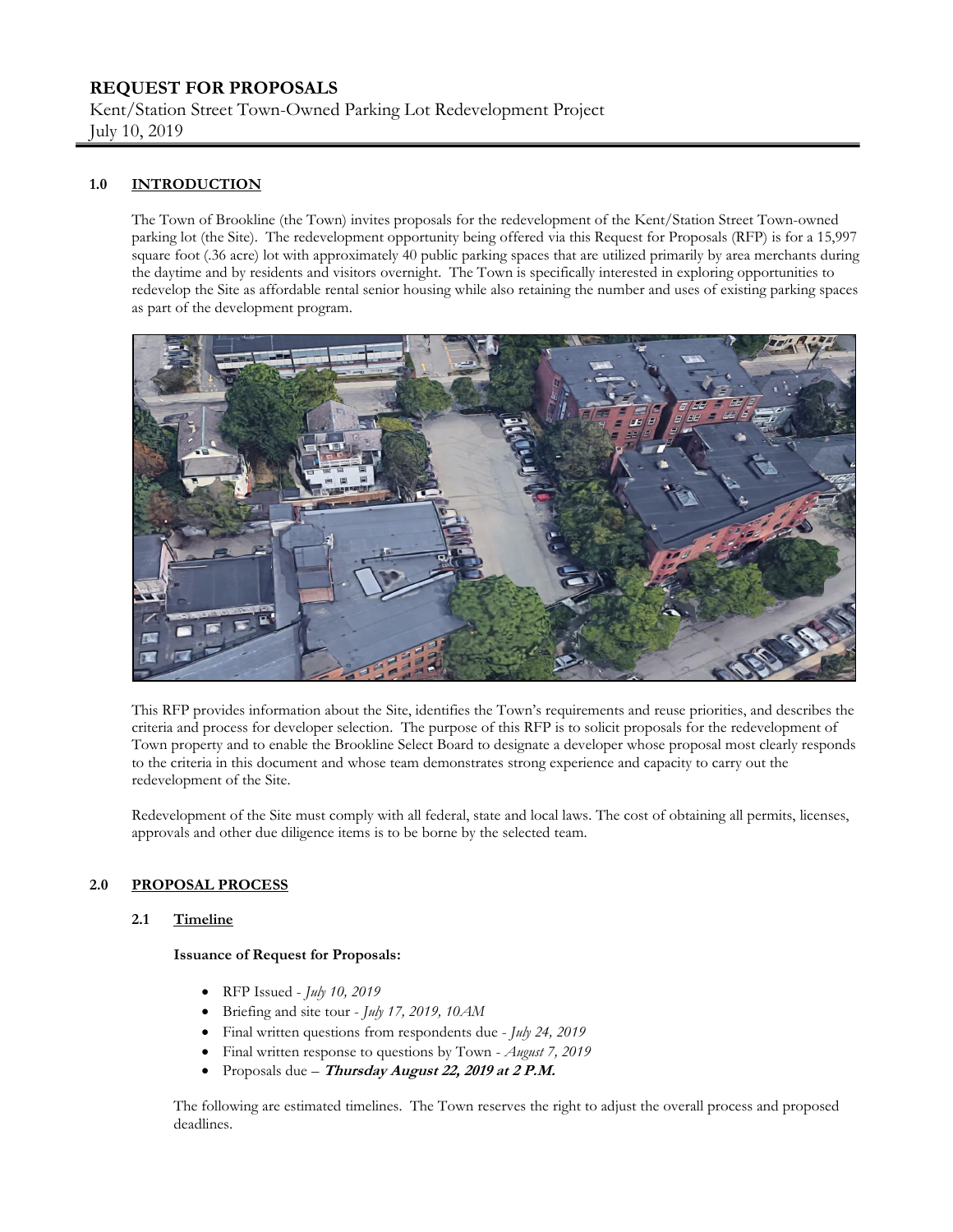#### **Evaluation Process - including interviews and possible requests for additional information:**

- Evaluation Committee review of Technical Proposals and submission of initial recommendation to Chief Procurement Officer (CPO) *+4 weeks*
- CPO review of Evaluation Committee's initial recommendation and submission of Financial Proposal to Evaluation Committee *+1 week*
- Evaluation Committee Final Evaluation Process *+5 weeks*
- CPO Recommendation to Select Board *+2 weeks*
- Select Board Designation **+12 weeks after commencement of Evaluation Committee review**

#### **Town Meeting Process**

- Preparation and submission of Zoning Amendment/Letter of Intent and other associated Warrant Articles
- Review of Warrant Articles by Select Board, Advisory Committee and Planning Board
- Town Meeting Approval of Zoning and Disposition

The Town anticipates that, in order to effect the proposed development, a zoning amendment, approved by a 2/3 vote of Town Meeting, will be required. The Town further anticipates that the proposed development will be deemed a "Major Impact Project" under Section 5.09 (Design Review) of the Town's Zoning By-law—and therefore subject to review by a Design Advisory Team appointed by the Planning Board. However, as expanded upon below, the Town will entertain recommendations relative to alternative approaches including, as an example, a Local Initiative Program (LIP). Regardless of the regulatory approach taken, Town Meeting approval of the terms and conditions of the proposed development, as put forth in a Letter of Intent executed between the Select Board and developer, will be required in addition to a 2/3 vote to dispose (sale or lease) of the land. Respondents should be mindful of the fact that the Town, through the permitting process, will continue to work with the developer on design, site planning, traffic and parking, as well as other issues that may impact the surrounding neighborhood.

#### **2. 2 Deadline and Location for Initial Proposal Submission**

#### **Proposal Procedures**

Competitive sealed proposals are invited in accordance with the provisions of the Uniform Procurement Act, M.G.L. c. 30B.

Procedures under this RFP require a separate and confidential submission of a Technical Proposal and a separate submission of a Financial Proposal.

Any questions concerning this RFP including but not limited to the scope, availability of referenced materials, or procedures must be submitted in writing to: David Geanakakis, Chief Procurement Officer 333 Washington Street Brookline, MA 02445 Telephone: 617-730-2195 Fax: 617-264-6446 E-mail: [dgeanakakis@brooklinema.gov](mailto:dgeanakakis@brooklinema.gov)

#### **2.3 Proposal Submission**

Proposals will be received at the:

Town of Brookline Town Hall, Purchasing Division 333 Washington St., 2nd Floor, Room 212 Brookline, MA 02445

**until Thursday, August 22, 2019 at 2 p.m.** at which time they will be opened in accordance with MGL Chapter 30B, Section 6(d). **Proposals received after that date and time will be rejected.**

It is the sole responsibility of the proposer to insure that the proposal arrives on time at the designated place.

**NOTE**: Technical Proposals must be kept entirely separate from Financial Proposals. Failure to follow this instruction will result in rejection of the entire proposal.

Ten (10) copies (1 original and 9 copies) of each proposal (Technical and Financial) shall be submitted as follows: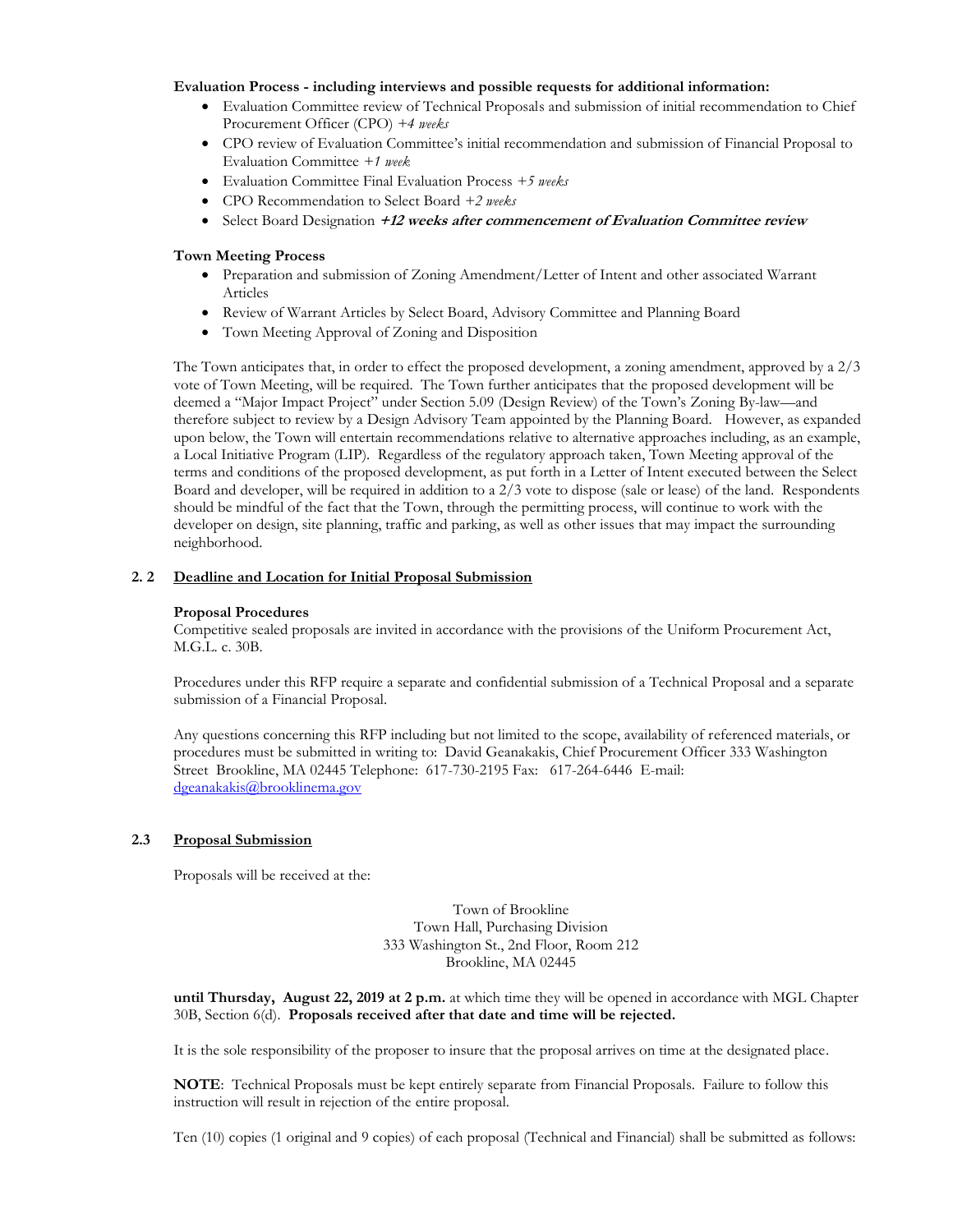#### **A. Technical Proposal - Envelope A**

Technical Proposals shall be submitted separately, sealed in an envelope marked:

#### **KENT/STATION STREET TOWN-OWNED PARKING LOT REDEVELOPMENT PROJECT**

**Reference #P-20-05**

#### **B. Financial Proposal - Envelope B**

Proposer's Name

Financial Proposals shall be submitted separately, sealed in an envelope marked:

#### **KENT/STATION STREET TOWN-OWNED PARKING LOT REDEVELOPMENT PROJECT**

**Reference #P-20-05**

Proposer's Name

In addition to the aforementioned submitted hard copies, electronic versions of the Technical Proposal and Financial Proposal shall be submitted on a flash drive as two independent documents.

#### **2.4 Additional Information for Proposers**

Proposers should note the following items:

#### **Rejection of Proposals**

The Town of Brookline reserves the right to accept or reject any and/or all proposals received pursuant to this request, if it is in the Town's best interest to do so.

#### **Incurring Costs**

The Town of Brookline shall not be liable for any costs or obligations incurred by prospective proposers prior to the execution of formal agreements.

#### **Addenda to Proposal**

If it becomes necessary to revise any part of this proposal, an addendum or addenda will be provided to all prospective proposers who were provided with the RFP.

Any interpretations of the RFP and supplemental instructions will be in the form of written addenda to the RFP specifications. Requests for clarification or any questions about information contained in the RFP should be addressed in writing to the Purchasing Division.

No request or questions will be accepted after one (1) week prior to the proposal submittal deadline. If answers are deemed necessary, questions and answers will be compiled and sent to all proposers who requested a copy of the RFP before the proposal submittal deadline.

#### **Disclosure of Proposal Contents**

All materials submitted are subject to Public Information law requirements, become the property of the Town of Brookline and will not be returned. The Town of Brookline reserves the right to use any and all ideas presented in any reply to this proposal. Selection or rejection of the proposal does not affect this right.

#### **Signed Documents**

In their response to this RFP, proposers MUST submit documents signed in ink in all places requested. Failure to do so may result in the Proposal being deemed non-responsive. The Town reserves the right to waive minor informalities regarding signatures.

#### **2.5 Site Visit**

The site visit will be an opportunity in a group setting for questions about this project to be asked and answered. The Town will send summary minutes of the meeting to all those registered. While attendance is not mandatory,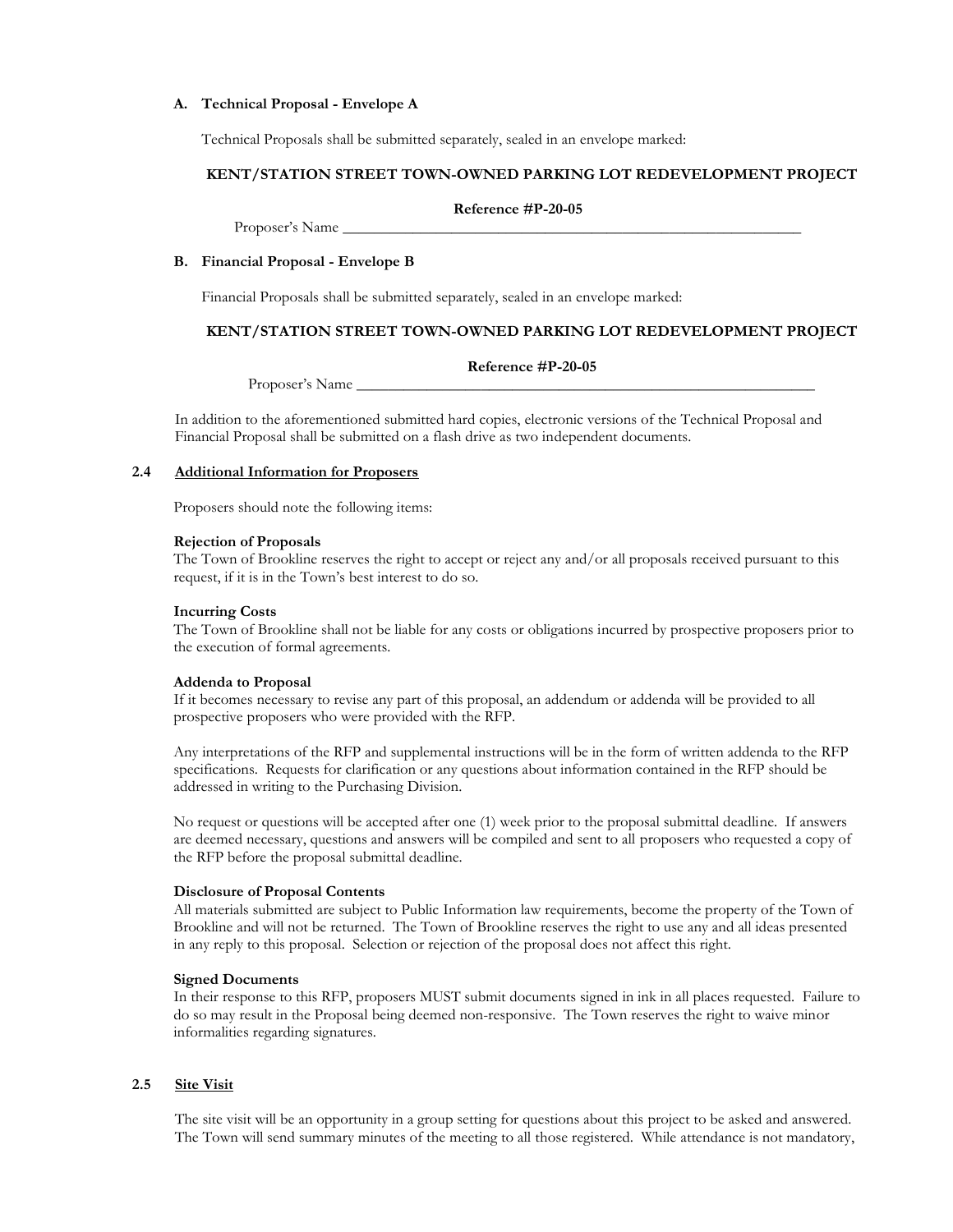the Town is not responsible for ensuring that all aspects of the meeting and group discussion are relayed to anyone not in attendance.

#### **A site visit will be held on July 17, 2019 at 10 A.M.**

#### **2.6 Communications with Town**

Respondents will have an opportunity to submit written questions to the Town. All questions and requests for clarification or interpretation and any other correspondence or communication concerning the RFP, shall be **submitted in writing, by Wednesday July 24, 2019**, to: David Geanakakis, Chief Procurement Officer 333 Washington Street Brookline, MA 02445 Telephone: 617-730-2195 Fax: 617-264-6446 E-mail: dgeanakakis@brooklinema.gov

Developers are strongly encouraged to read the materials carefully. Any communication submitted to the Town on behalf of a developer is presumed to be a public record. Likewise, all questions submitted and the corresponding answers will be distributed to all parties who have formally requested this RFP, without attribution. All direct contact with the Town concerning this RFP shall be in writing to the Purchasing Division, which will coordinate responses from other municipal departments.

The Town will not be responsible for, and respondents may not rely upon, any information, explanation or interpretation of the RFP rendered in any fashion, except as provided in accordance with this RFP. Any communication concerning the content of the RFP by a developer, or anyone acting on its behalf, outside of the manner specified above, may result in the rejection of the developer's proposal unless, in the sole judgment of the Town, the communication could not reasonably be believed to have given the respondent a competitive advantage or to have impaired the fair and competitive environment of this RFP.

#### **3.0 BACKGROUND INFORMATION**

#### **3.1 Project History and Vision**

In the fall of 2016, a citizen-petitioned warrant article asked Brookline Town Meeting to adopt a resolution requesting that the Town study the Kent/Station Street Town-owned parking lot for the purpose of redeveloping the Site as affordable senior housing. Following passage of the resolution, the Select Board appointed the Kent/Station Street Affordable Senior Housing Committee (the Committee). The Committee's focus has been to determine the feasibility of redeveloping the municipal parking lot while continuing to make the existing municipal parking spaces available to the public. Beyond determining feasibility, the Committee's charge was to consult with the neighborhood and report back to the Select Board with recommendations about site redevelopment.

To meet its charge to seek public input, the Committee held thirteen public meetings over the past two years to review and discuss information relevant to Site redevelopment, including the historic and current context of the neighborhood and how a potential new development would fit within the neighborhood's development pattern. Working with technical assistance from the Massachusetts Housing Partnership, the Committee completed an initial site development analysis and preliminary development *pro forma* to better understand the implications of how the Town-mandated goals would affect feasibility. Based on this information, the Committee created a Request for Information (RFI), which was authorized for release by the Select Board in March 2018. The RFI put forth the Town's requirements and goals for the redevelopment of the Site—noting the Town's overriding goals expanded upon in section 4.1: to develop attractive, contextual, high quality senior housing that maximizes the number of affordable units and retains the number and uses of the existing municipal parking.

In April 2018, the Town received five responses to the RFI. The responses provided valuable feedback for the Committee's consideration. The Committee used these responses in its ongoing discussion of how best to develop a program for the redevelopment of the Site that allows for a financially feasible project that meets the Town's goals. After further discussion, the Committee began preparations to host a public meeting to discuss with residents, merchants and interested parties the potential reuse of the municipal parking lot for affordable senior housing.

A Public Information Meeting was held on October 29, 2018. While there was positive feedback and a recognized need for affordable senior housing in Brookline, there were also community concerns that centered on: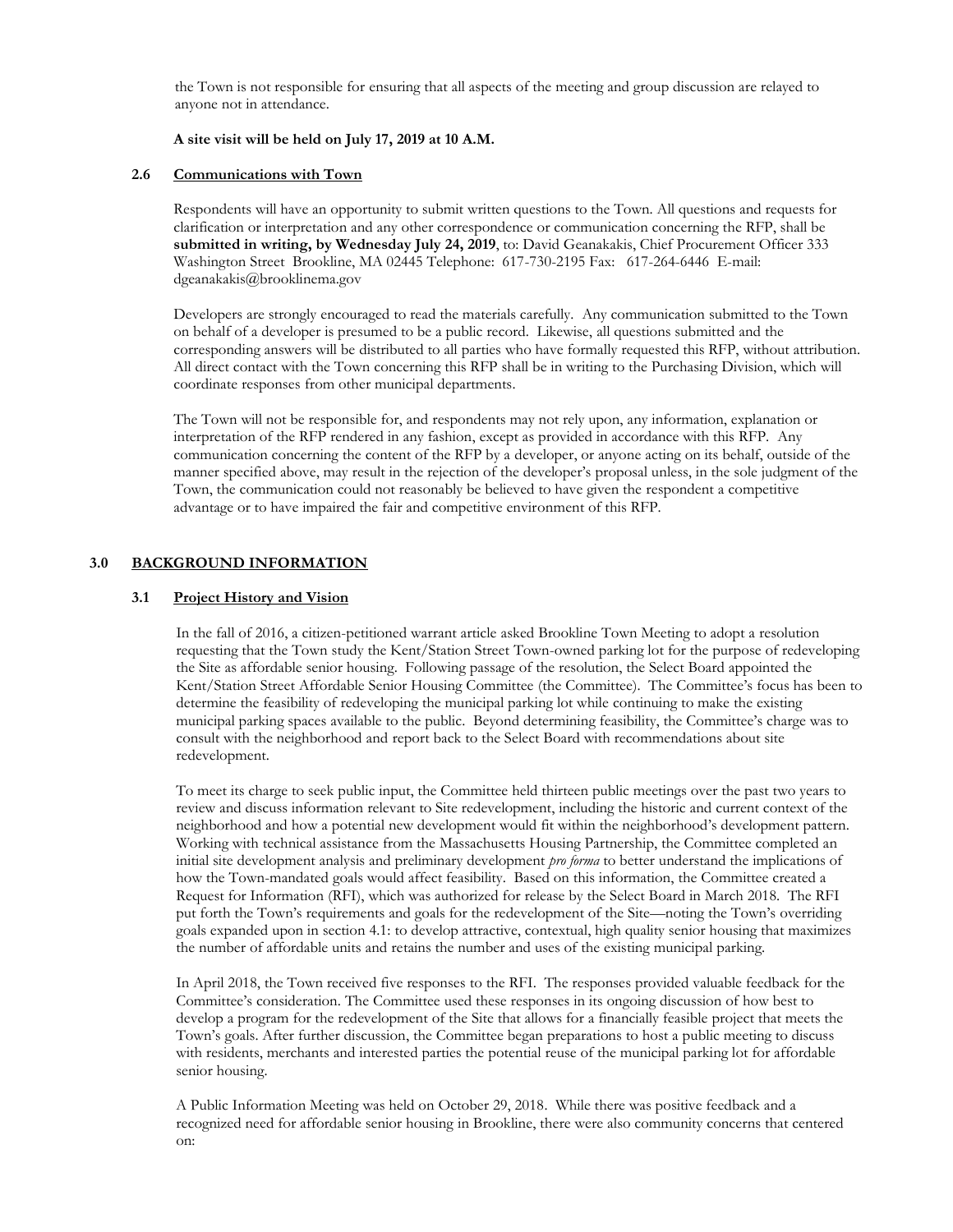- **Traffic volume -** both existing volume and in anticipation of new trips expected to result from substantial development currently underway in Brookline Village.
- **Limited parking supply –** a situation which has been exacerbated during recent construction at a number of construction sites, and which some expect to worsen after build-out due to new demand.
- **Potential loss of parking** on the Kent/Station Street lot if municipal parking spots are not replaced as part of site redevelopment, which would further affect limited parking supply.
- **Construction impacts -** particularly to site abutters whose buildings are most susceptible to damage from site excavation work that would occur during development.
- **Neighborhood character -** where a substantial new building will lead to the loss of light and air for abutters and residents, and could lead to the potential loss of an attractive retaining wall and the existing pedestrian connection between Kent and Station Streets.

With respect to the comments received at the October 29, 2018 meeting, it is of the utmost importance to the Kent/Station Street Affordable Senior Housing Committee that the Evaluation Committee appointed to review proposals, prioritizes the following:

- Requiring RFP respondents to highlight past projects that demonstrate proven experience in overcoming the challenges presented by difficult urban infill sites
- Shortlisting proposals where site planning and building design best account for the concerns of those who will be most directly affected by new development
- Requiring respondents to clearly articulate how they will effectively communicate with and respond to residents and businesses prior to and during construction
- Recommending the selection of a developer whose team carefully considers, develops, and implements mitigation and protective measures meant to lessen the impacts of construction - including a robust construction management plan and other pre-construction mitigation measures such as foundation surveys of abutting properties
- Recommending the selection of a proposal that includes a vision for the Site that enhances the Brookline Village neighborhood, respects neighboring properties, adds to the vitality of the commercial district and improves the current pedestrian connection by providing a well-lit public pathway between Kent and Station Streets

The Committee sought public input in order to create development guidelines for acceptable uses of the Site. The Brookline Select Board held a public hearing on April 23, 2019 to reinforce the Town's commitment to issuing an RFP that is responsive to the comments and concerns of abutters, neighbors and local businesses. After a recommendation from the Committee, the Select Board voted on April 30, 2019 to authorize the release of this RFP. Community preferences have informed the creation of a set of criteria against which proposals will be evaluated.

Additional background documents can be found at [http://bit.ly/kentstcom.](http://bit.ly/kentstcom)

#### **3.2. The Development Context**

#### **A. The Town of Brookline, Population and Affordable Senior Housing Goals**

Bordered on three sides by the City of Boston, Brookline has a cosmopolitan quality that is balanced by the convenience of a small town. The Town is well known for its excellent public services and is considered a very desirable place to live by a wide range of people. With a population of approximately 60,000, Brookline is predominantly a residential community. According to population and household projections provided by the Metropolitan Area Planning Council, by 2030 Brookline's population could reach 65,951, with significant growth in two age groups: children under 18 and seniors 75 years and older. With respect to seniors 75 and older, this sub-population is expected to increase by 60%.

Brookline has a diverse housing stock with a significant number of multi-family rental and ownership units. While the Town contains over 2,000 affordable units, turnover is rare and housing opportunities are extremely limited for low- and moderate- income people. There is strong demand for both market rate and affordable units (ownership and rental) across all age and income categories. Like much of Metro Boston, private housing production in Brookline over the past several years has primarily come in the form of higher-end units.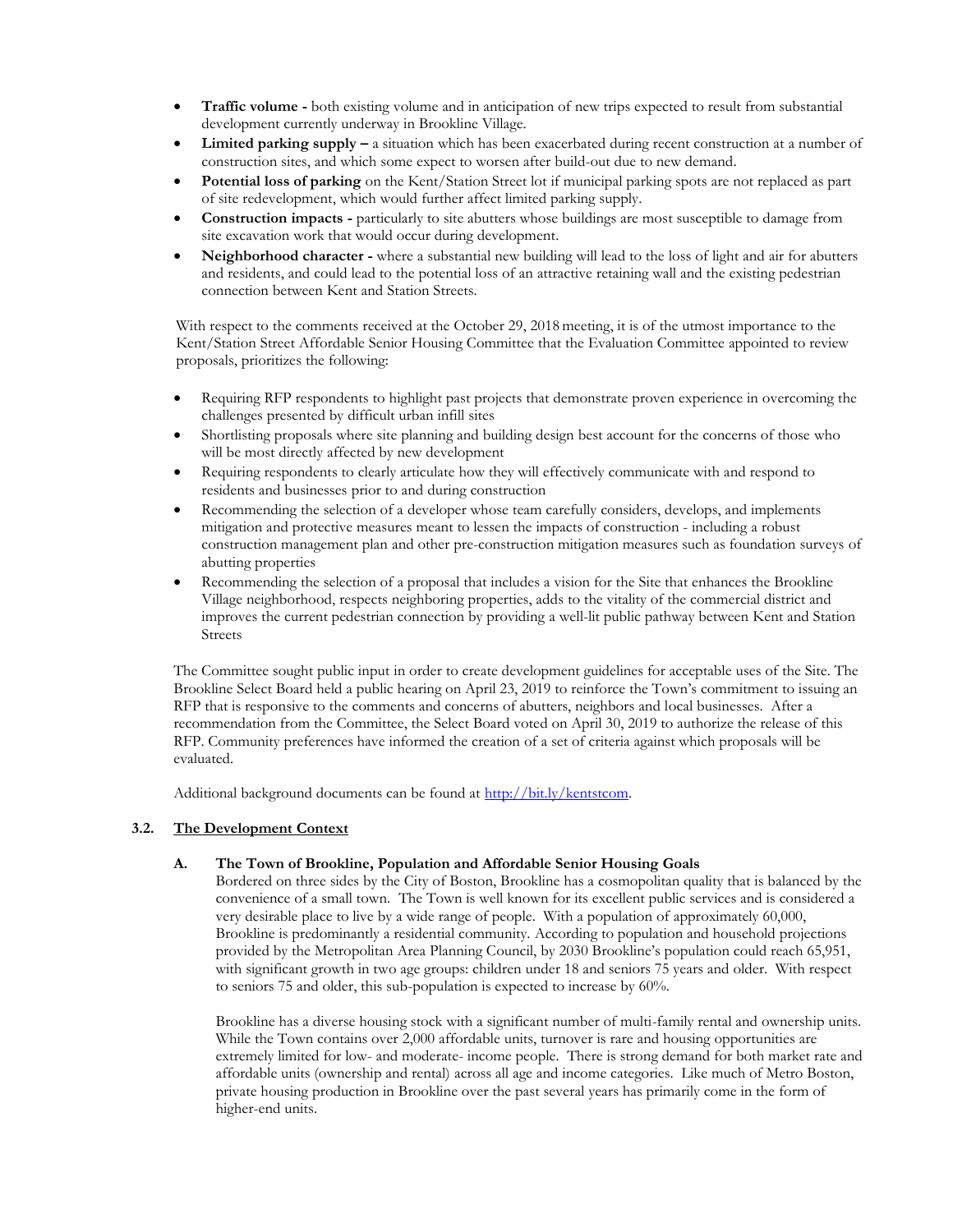As demand for housing continues to outpace supply, prices continue to increase, widening the affordability gap for those that wish to move to or remain in Brookline. According to the Town's most recent Housing Production Plan (HPP), Brookline's median single family sale price in 2015 was \$1,587,500, and the median condominium sale price was \$660,000. These numbers have only continued to increase over the past several years. Brookline rents are also very high and demand for affordable rental options greatly exceeds supply. Average rents for a two-bedroom unit in Brookline currently range from \$2,800 to \$3100+ and one-bedroom units average \$2,100 to \$2,500+ per month.

The Town's HPP was approved and then certified by the Massachusetts Department of Housing and Community Development in November 2016 and again in 2018. During the HPP development process, an online needs assessment survey was conducted asking residents to respond to a number of questions related to housing in town. About 70% of the respondents to the survey said it is important for them to stay in Brookline as they age. Many cited the need for more availability of condominiums and apartments in walkable neighborhoods and pedestrian improvements to help them stay in the community. Additionally, one out of every four respondents said it is likely that they will move out of Brookline in the next five years, and most of them cited high housing/living costs as the primary reason. There is a strong desire for Brookline seniors to have the necessary infrastructure, including affordable housing options, to enable them to age in place. The Town remains committed to supporting projects that further that goal.

The Town of Brookline is committed to expanding its supply of permanently affordable housing serving a range of households with eligible incomes. The Town has a demonstrated history of successfully working with non- and for-profit developers to redevelop existing rental properties and to undertake new housing development.

#### **B. Brookline Village Neighborhood**

The Brookline Village neighborhood is located approximately three miles from downtown Boston and five miles from Route 95/128, both of which are easily accessed from Beacon Street and Route 9. It is minutes away from a regional shopping destination in Chestnut Hill and within walking distance of other local shopping and dining areas in Coolidge Corner and Washington Square. The neighborhood is well-served by the MBTA Green Line and bus service and is in close proximity to the Emerald Necklace. With its walkability and tree-lined streets, Brookline Village is one of the Town's original centers of activity, a legacy that continues today with a mix of single and multi-family residential neighborhoods insulated by primarily commercial buildings along two of the town's major thoroughfares. The ground floors of many of the commercial buildings in the neighborhood are occupied by local retail shops, restaurants and services, with a mix of office space and residential units above. Town Hall, Health and Public Safety offices and the Main Library are also located within the Village.

#### **C. Site Information**

While small, the Site represents a unique infill development opportunity with excellent access to public transit and neighborhood amenities. The Site is located in the heart of Brookline Village, a short walk from Harvard Street and across the street from the Brookline Village T-stop on the MBTA's Green Line. The site is also adjacent to the Brookline Village National Register Historic District and is proximate to parcels individually listed on the National Register of Historic Places.

The Site is a 15,997 square foot (.36 acre) parcel currently utilized as a public parking lot. It has frontage on both Kent Street and Station Street and slopes gently downwards from Kent to Station Street. The lot is heavily utilized by area merchants during the daytime and by residents overnight. It is also located across the street from a slightly larger municipal parking lot. The Site is zoned as General Business with a maximum floor area ratio of 2.0. The current zoning allows for both commercial and residential uses.

#### **3.3 Environmental and Title Considerations**

#### **A. Site History**

The site's historical use was residential. As late as the 1970's, two dwelling units were located on the site until the structures were demolished prior to the reuse of the land for municipal parking. A review of engineering records shows that the utilities serving the now-demolished residential buildings were cut and capped near the property line at the end of Andem Place, a private way. The municipal parking lot was constructed in the 1980's. Construction plans show that a catch basin and drain were installed to manage storm water on site.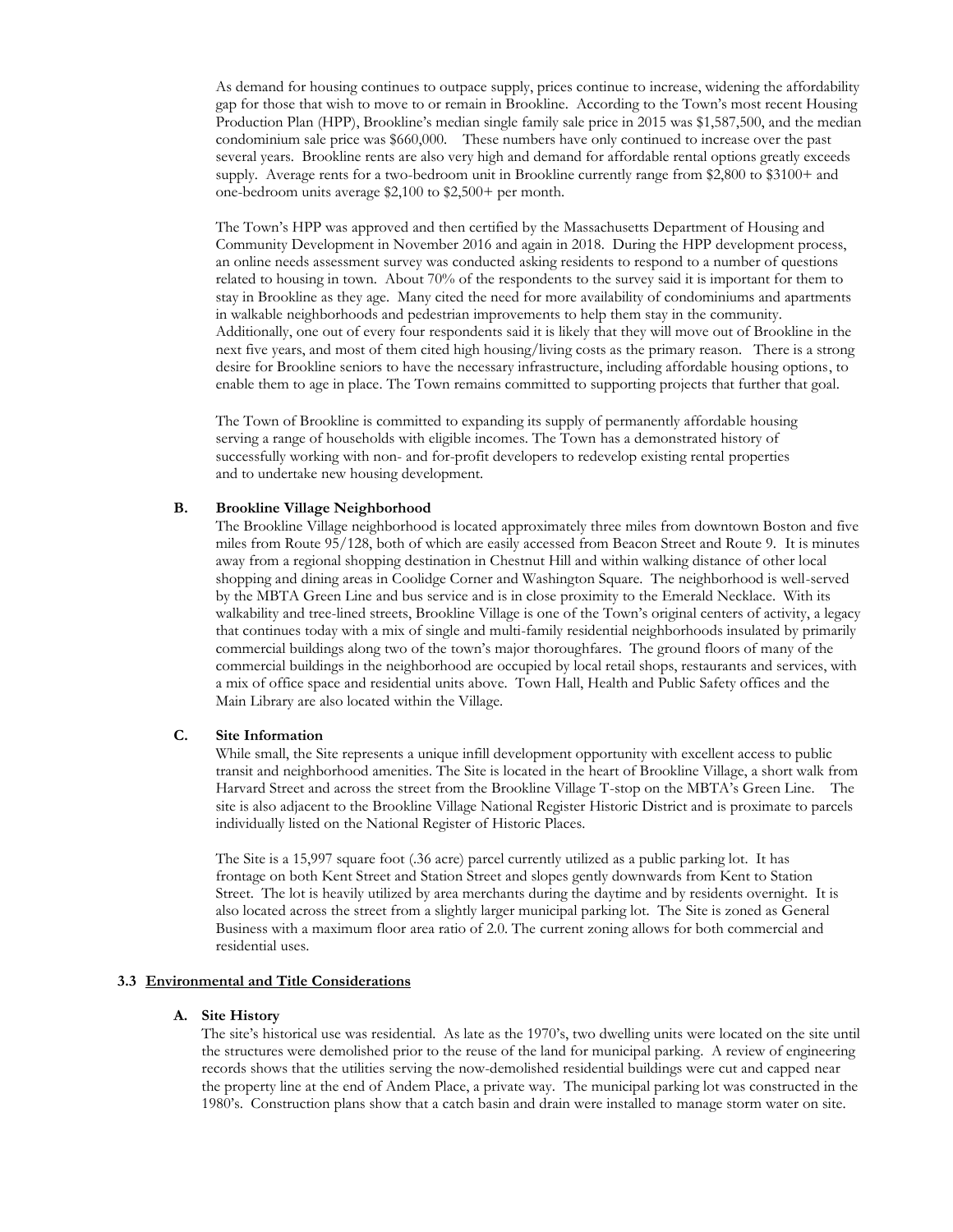#### **B. Phase I Environmental Site Assessment**

The Town has conducted a Phase I Environment Site Assessment (ESA) for the site that is available for informational purposes. The Town makes no representations of site conditions and neither the Town nor the firm that produced the ESA, shall be held liable for the accuracy of the information contained therein. If prospective respondents desire to verify the accuracy or completeness of the information, they are encouraged to conduct their own independent study at their own expense.

#### **C. Title Report**

While the Town engaged a Title Examiner to produce a Title Report for the Site, the Town makes no warranty or representations as to its accuracy and recommends that proposers conduct their own title examinations.

An electronic copy of the Phase I ESA, Title Report and other site information is available [here.](https://www.dropbox.com/s/lmf4onco3jvhq29/Brookline_Kent_St_ESA_Plans_Survey.pdf?dl=0)

#### **4.0 PROJECT DESCRIPTION**

The Town of Brookline seeks to attract a developer who can construct and operate high-quality, affordable, serviceenriched rental senior housing (62+) on this location in Brookline Village. Respondents must demonstrate a solid history of construction experience, and post-construction ownership and management of affordable senior housing. While respondents are not bound to provide a specified number of affordable units as part of their program, the Town encourages respondents to maximize both the number of units and eligible income ranges of affordable units while addressing other municipal priorities, as expanded upon below in Project Goals and Project Requirements and Priorities.

It is required that the project will replace the existing parking spaces on-site for use by businesses during the day and residents at night. Spaces may not be used in fact or theory to provide parking for residents of the development; if additional parking needed for the developer's program cannot be accommodated on-site, the Town may consider, as a last resort, proposals for providing said parking in the immediate vicinity.

To help meet the Town's requirement for replacement parking and to promote durable housing affordability for lowand moderate-income households, the Town may consider discounting the cost of the land (be it through sale or longterm lease) and/or possibly subsidizing development costs by committing Town-controlled resources. However, the commitment of municipal resources in any form will require respondents to substantiate that the investment is both required and will result in significant public benefits. Accordingly, it is expected that prospective developers will have significant, demonstrated experience in leveraging funds from federal, state, local and private sources to support project development costs and to provide documentation of that experience.

#### **4.1 Project Goals**

- A. Develop an attractive, contextual and sustainable rental senior housing project that both maximizes the number of affordable units and enhances the Brookline Village neighborhood.
- B. Formulate a parking plan that maintains the existing supply and use of municipal parking spaces on-site dedicated to businesses during the day and residents overnight at a cost consistent with costs for nearby municipal lots, and provides separate additional parking for the housing development program on-site or possibly as a last resort in the immediate vicinity of the Site.

#### **4.2 Project Requirements and Priorities**

Project requirements and priorities were developed by the Kent/Station Street Affordable Senior Housing Committee, appointed by the Brookline Select Board. The following criteria represent specific requirements or program objectives against which the Evaluation Committee will evaluate proposals referred to it by the Chief Procurement Officer. The criteria lists to be applied by the Committee have been divided among four categories. The Threshold Requirements must be met in order for a respondent's proposal to be considered responsive to this RFP. Developers are strongly encouraged to meet the secondary criteria included in Priority lists #1, #2 and #3. While not program requirements, the Secondary Criteria are listed in order of priority, with #1 being the most desirable and #3 being desirable, but of the lowest relative priority. The criteria in each priority section are not listed in any particular order. While proposals must meet the threshold requirements to be considered, proposals that meet most or many of the Secondary Criteria are likely to rate highly in the Town's evaluation process.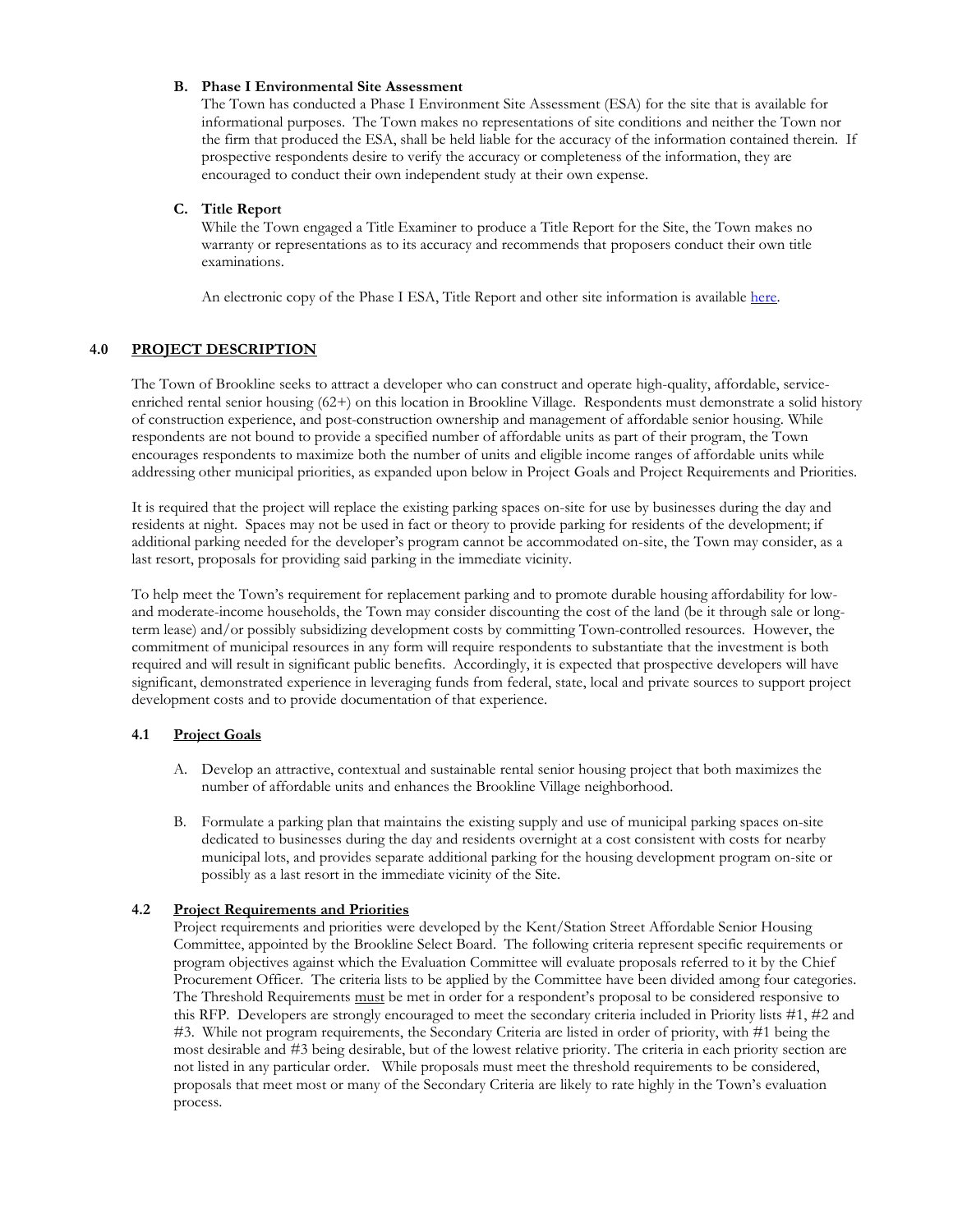**Threshold Requirements: Proposals must meet the following requirements** (in addition to Minimum Eligibility Criteria)

- Retains the existing parking spaces located on-site dedicated for the exclusive use of the public at Townestablished parking fees and subject to Town parking regulations
- Provides on-site public pedestrian access between Kent and Station Streets
- Provides age-restricted rental units for seniors (62+) in perpetuity
- Falls within a range of approximately 40 to 65 units
- Provides senior-oriented services for tenants
- Provides parking spaces for service, support providers and visitors that is distinct from the replacement parking spaces referenced above

#### **Secondary Criteria: Projects are encouraged to meet all or many of these priorities.**

#### #1 Set of Priorities

- Building envelope is compatible with adjacent/surrounding buildings
- Building design is compatible with adjacent/surrounding buildings
- Building enhances the streetscape on Kent Street and Station Street
- Site circulation minimizes traffic impacts on Kent and Station Streets
- Building footprint minimizes light/shadow/spatial impact upon adjacent residential units
- Affordable housing program maximizes percentage of income-qualified affordable units versus market rate units
- Affordable housing program maximizes total number of income-qualified affordable units (serving <80% AMI)
- Affordable housing program maximizes percentage share of affordable units serving <60% AMI

#### #2 Set of Priorities

- Building design maximizes on-site space designated for senior supportive services for residents
- Building design provides on-site common meeting/activity space for residents
- Site plan provides functional general support spaces (e.g. package delivery, storage, laundry)
- Proposal demonstrates quality and functionality in its unit design/layout
- Proposal employs energy efficiency and sustainable development principles

#### #3 Set of Priorities

- Proposal allows for public access to interior meeting space
- Proposal incorporates ground floor retail on Station Street
- Site plan addresses need for on-site parking spaces for residents (if needed) and includes space(s) for car sharing services
- Site design incorporates both outdoor space for residents and green outdoor space and/or landscaping to benefit residents and the neighborhood
- Site design provides public outdoor space, beyond public pedestrian access, which will serve both residents and the neighboring public

#### **4.3 Guidelines for Affordable Units**

- The Town understands that cross subsidy from market rate rents could potentially supplement public subsidies identified and secured by the developer, and that the project will underwrite affordable housing available to a range of incomes.
- Affordable units should be targeted to households with incomes that enable the developer to maximize the number of affordable units.
- Unit sizes should, at a minimum, be in compliance with applicable state and federal subsidy programs. Ideally, affordable units should be provided in a range of unit sizes and well laid out to serve the needs of seniors.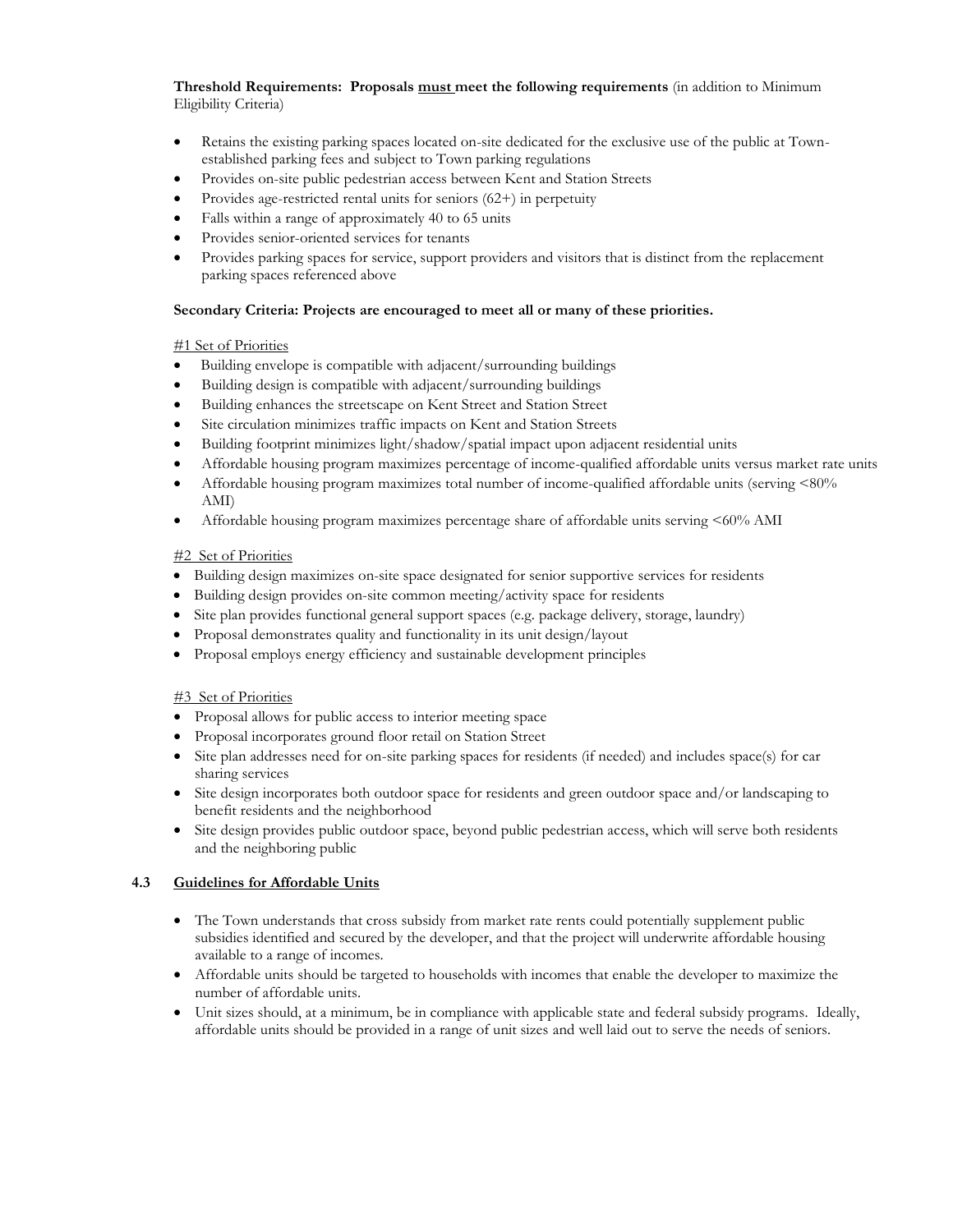#### **5.0 PROPOSAL REQUIREMENTS**

#### **5.1 Technical Proposal – (Envelope A)**

Technical Proposals will be reviewed and evaluated separately from Financial Proposals. A Technical Proposal for the Site shall include the following information:

#### **A. Executive Summary**

- 1. Developer
	- a. Name of team
	- b. Development entity/ies
	- c. Team composition

#### 2. Description of development program

- a. Total square feet
- b. Building construction type, gross square footage
- c. Total number of units by number of bedrooms, net square footage, target income groups
- d. Retail square footage, if any
- e. Plan for provision of on-site services or accommodation for off-site services
- 3. Statement of vision/approach to development, including
	- a. An overall description of the target population, ownership and ongoing post-construction management structure
	- b. How near- and projected long-term market conditions support the developer's vision
	- Design approach, including massing, orientation, public/green spaces, circulation, parking and special features, if any
	- d. How the plan responds to the challenges and opportunities presented by the location and physical features of the site, how it fits into the neighborhood context, and how it will create a compelling destination for future residents
	- e. How the team's approach meets and incorporates the Committee's requirements and priorities provided in Section 4.2 of this RFP, particularly in light of public comments received at the October 29, 2018 Public Information Meeting (Section 3.1), and where it differs, if at all
	- f. Narrative about team's strategy for public engagement and community relations over the course of the project from permitting through construction, including a communication plan for project updates, project contacts, community meetings and web site presence
	- Narrative of construction mitigation procedures to be implemented, highlighting the team's approach to managing impacts to abutters and neighbors during construction. The narrative should focus on, at a minimum:
		- Pedestrian access and accessibility
		- Access for adjacent residences and businesses
		- Vibrations and noise
		- Construction/trade worker parking
		- Vehicular traffic
		- Increased truck traffic and deliveries
- 4. Development Entity and Team Narrative Description
	- a. Development Entity: Describe the proposed development entity (developer), including if and how the developer may differ from the proposer. Include identification of the representative authorized to act on behalf of the developer. If either is, or will be, a subsidiary of, or otherwise affiliated with another organization, describe such relationship. If the developer will partner with another development entity, or if the developer will be a joint venture between two or more development entities, describe the relationship and distribution of responsibilities for this project and any previous relationships the parties have had.
	- b. Development Team: Describe all members of the team, past and current relationships among these professionals, key experiences with regard to comparable market and affordable housing, and experience with community process similar to that envisioned in this RFP.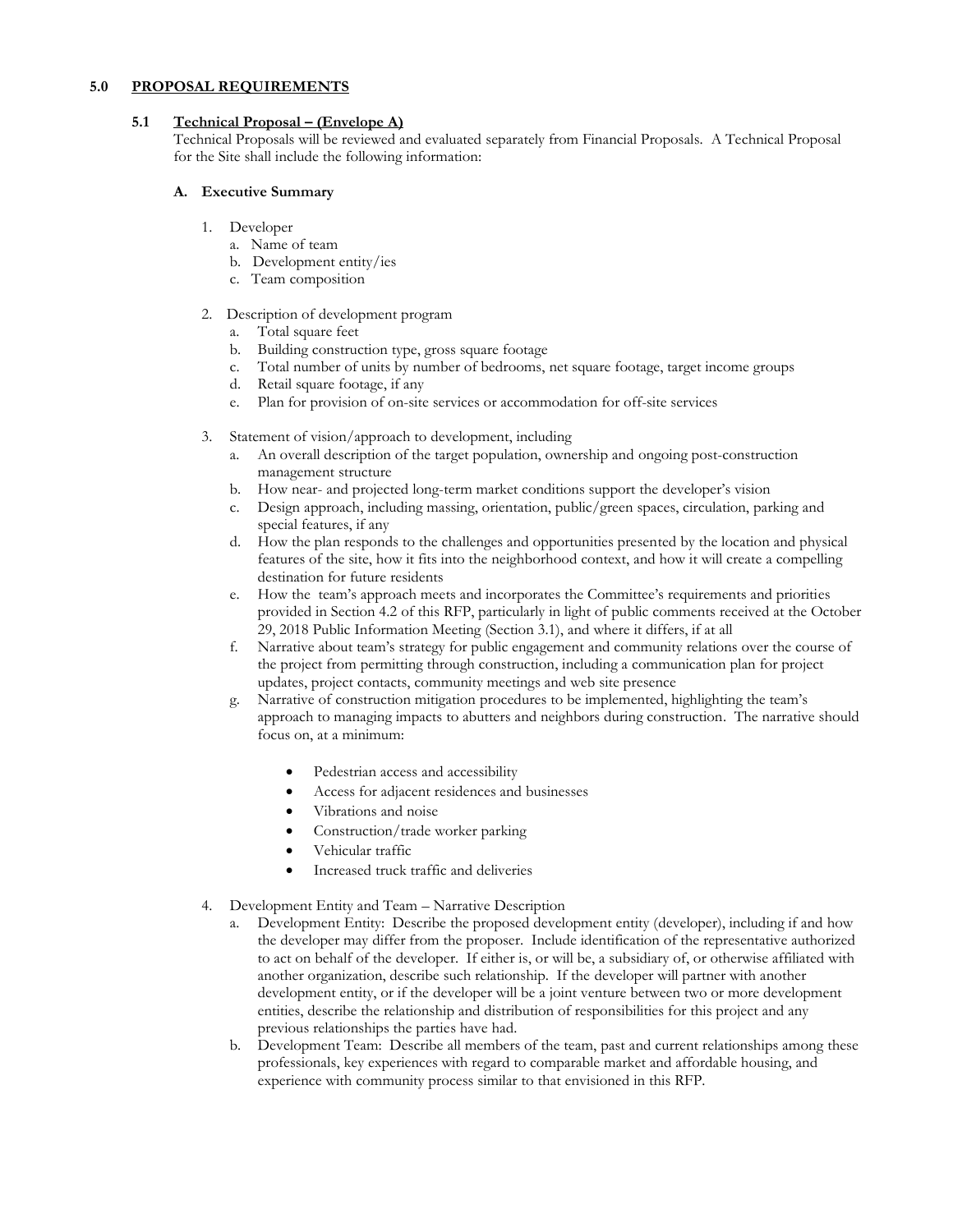#### **B. Development Team Details**

- 1. The proposal must clearly identify
	- a. Developer or co-developers
	- b. Architect(s)
	- c. Landscape Architect
	- d. Other consultants: engineering, geotechnical, environment
	- e. Counsel
	- f. General Contractor
- 2. For each party identified above, provide
	- a. The name of the primary contact person, address, telephone number, email address
	- b. If the developer is not an individual doing business under his/her name, a description of the firm and status of the organization (e.g., whether a for-profit, not-for-profit or charitable institution, a general or limited partnership, a corporation, LLC, LLP, business association or joint venture).
	- c. The names of the principals who will be involved in the project, including professional resumes
	- d. Complete listing of projects undertaken
	- e. Past experience, with a description of no more than three (3) projects that the team deems most relevant to this opportunity, specifically those on challenging sites similar to the Kent/Station Street lot. Include:
		- i. Name and/or address of project, type, year completed
		- ii. Specific role of relevant team member(s)
		- iii. Client/owner or other reference, as relevant, including name, street and email address, phone number
		- iv. General description, number and types of units, broken down by market and affordable units, total square footage, total construction cost
		- v. Renderings and site details
		- vi. Description of financing, highlighting team's success in leveraging sources of public and private subsidy/gap funding
		- vii. Description of community engagement prior to regulatory permitting process, highlighting team's strategy to build community consensus.
		- viii. Description of developer's employment of construction mitigation measures necessary to manage impacts to neighbors and abutters.

#### **C. Conceptual Design**

- 1. Provide team's proposed "image" of the Site, including conceptual perspective, sketches or elevations, and/or graphic examples of projects produced by the team or indicative of the team for this Site.
- 2. At a minimum, provide size of building (square footage, footprint, number of floors, height, setbacks, etc.), number of units and number of parking spaces (for public and tenants) to be provided (considering Section 4.2). This schematic design is intended to illustrate the relationship and scale of buildings and other project elements.
- 3. Site Plan: conceptual level site improvements that are envisioned, including sidewalks, street lights, public path, hardscape and landscape.
- 4. Provide an outline of expected site development approach including land use, environmental, operational and other governmental or regulatory approvals for the necessary permits.
- 5. Provide a preliminary construction management plan to illustrate how the project will be staged and managed during construction to limit impact on neighbors.

#### **D. Project Timetable**

Provide a preliminary project schedule, assuming Town Meeting approval of rezoning, and disposition terms to be included in a Letter of Intent. Assume that a Land Disposition Agreement (LDA) between the Select Board and the developer is executed at the end of month one. Consider other actions (some with parallel timelines), such as the process necessary to pursue a "friendly" Comprehensive Permit or LIP and the need to secure financing, including potential subsidies via a One-Stop Application. Include at least the following:

- Select Board/developer execution of a final Land Disposition Agreement
- Application for/receipt of financial commitments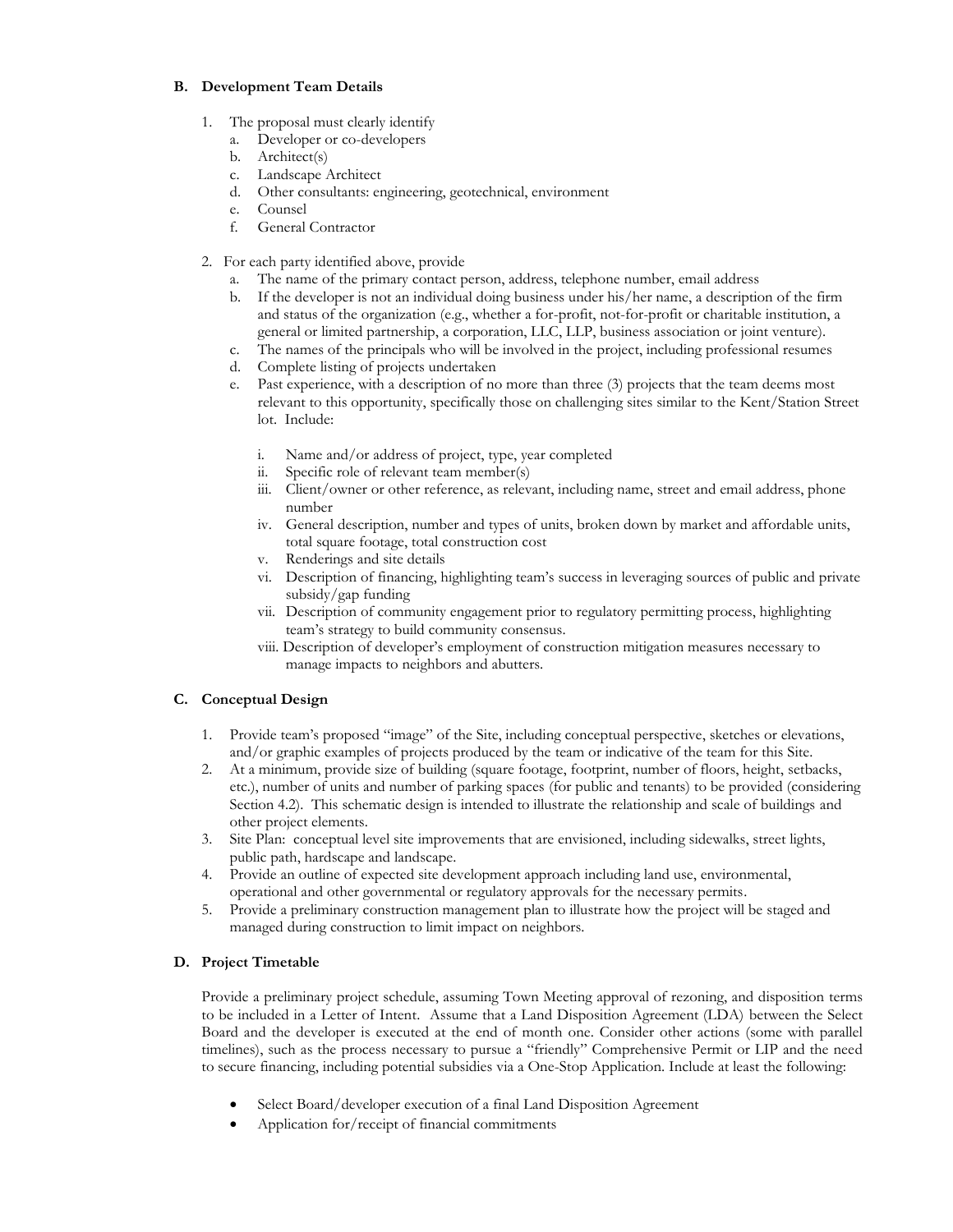- Regulatory Process Major Impact review per Section 5.09 of the Zoning By-law or alternative approach
- Award of funding/financial commitments
- Completion of construction documents
- Closing
- Application for building permit
- Construction start and completion
- Marketing
- **Occupancy**

#### **5.2 Financial Proposal - (Envelope B)**

The Financial Proposal for the Site shall include the following information

#### **A. Financial Proposal Narrative**

The Financial Proposal shall contain a narrative detailing the developer's financing approach for the project. This objective is to provide the Evaluation Committee with sufficient information to understand the project's development costs, net return or cost to the Town, and how Town resources, if deemed required, including the possible discounted land value and the potential award of other Town-controlled development resources, could bridge any financing gap that results from the Town's program requirements. The Town expects that if it pledges municipal resources, those resources will be used to leverage other state, federal and private development sources to the maximum extent possible. Accordingly, each respondent should address how a Town subsidy or subsidies would affect project feasibility and the likelihood that the developer could leverage other public resources.

#### **B. Development Budget and Operating Pro Forma**

To support the narrative, provide as detailed a Development Budget and Operating *Pro Forma* as possible at this stage, demonstrating the feasibility of the proposed project. There should be enough detail to allow the Evaluation Committee to understand and evaluate *pro forma* assumptions.

The Development Budget's breakdown of expenditures shall include, at a minimum, construction (taking into account replacement parking), construction contingency, design and engineering, legal, financing fees and interest, marketing, interim carrying costs, overhead/profit, and other soft costs. Provide, at a minimum, assumptions regarding the number of square feet and construction cost per square foot for proposed building type; construction period interest, number of months of construction, number of months for marketing and occupancy. The breakdown of revenues should indicate both construction period and permanent sources. While said sources may generically refer to lending institutions and equity partners, any reference to affordable housing gap financing shall specify likely sources.

The Operating *pro forma* should provide the Evaluation Committee with sufficient information to understand how rental income meets operating expenses and debt service, and to what extent the project can support permanent debt. The *pro forma* should include a schedule of all rents for units of different types, anticipated operating expenses and real estate taxes and other revenue, expenses and vacancy assumptions that are required to calculate net operating income, debt service, before tax cash flow, and debt coverage ratios.

In its review of the respondent's Financial Proposal, the Evaluation Committee will consider the extent to which the proposal will attract resources and funding. The Committee's review will determine: 1) the reasonableness of the projected development costs in relation to the proposed design; 2) the developer's history of financing similar development projects; 3) the likelihood that projected sources of financing for the project will be committed in a timely manner; 4) the nature and amount of any potential Town subsidy, both in and of itself and relative to other sources of funds and; 5) the overall viability of the developer's financial plan.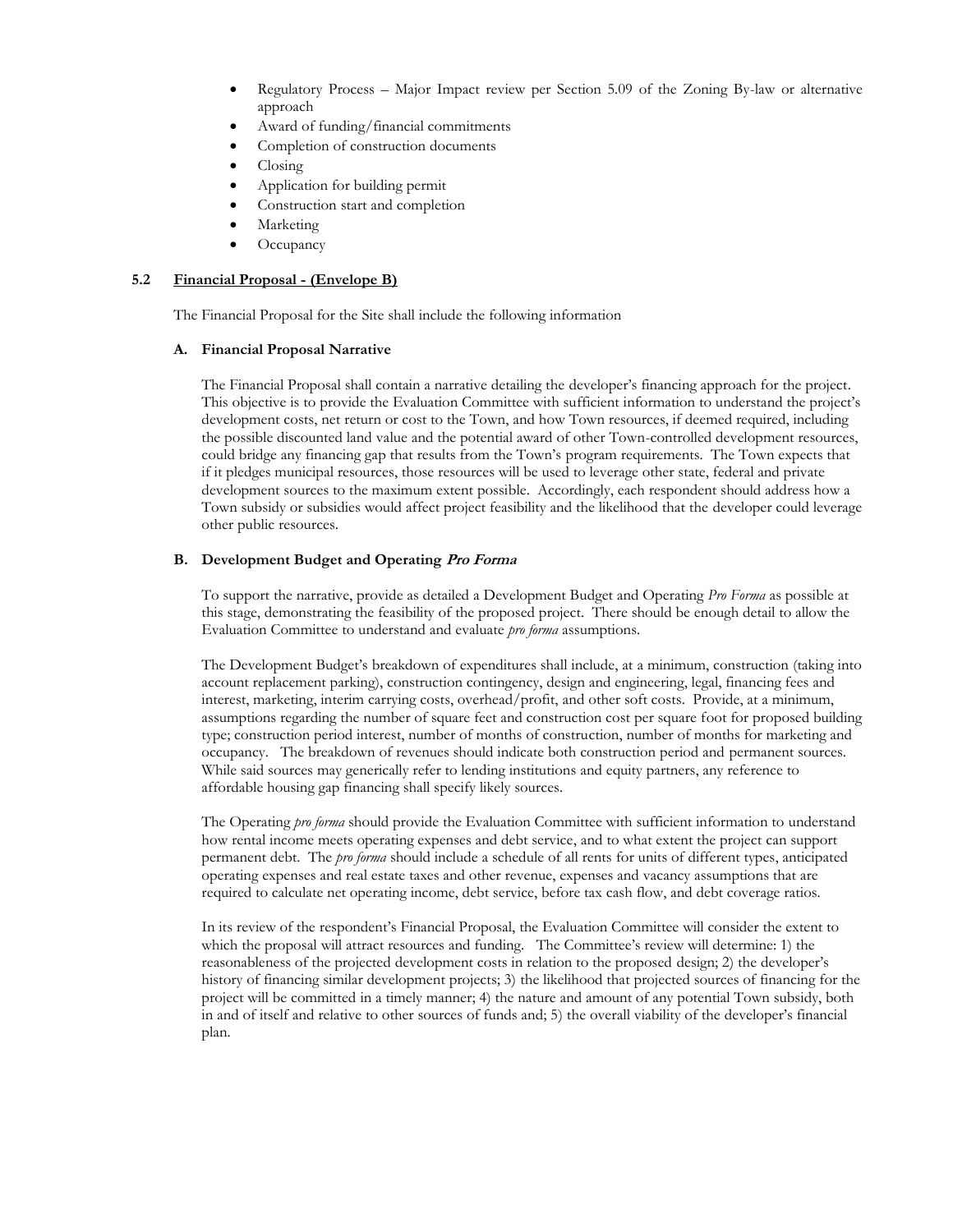#### **6.0 REVIEW PROCESS**

Evaluation of proposals will be based on the information provided by respondents in accordance with the requirements of this RFP. Additionally, any references, in person interviews and additional information requested and/or gathered by the Town or the Evaluation Committee will factor into the evaluation process.

#### **6.1 Initial Review Phase**

The CPO will create an Evaluation Committee to which he will refer only those Technical Proposals that meet the minimum eligibility criteria set forth in Section 7.1 below. As stated in Section 7.1, if the CPO determines that the minimum eligibility criteria are not fully satisfied, he will not refer the proposal to the Evaluation Committee.

The Evaluation Committee will apply the Evaluation Criteria set forth in 7.3 and eliminate any proposal that fails to meet the Threshold Criteria set forth in Section 7.3.1 from further consideration. The Committee will then apply the Evaluation Criteria set forth in 7.3.1 to the Technical Proposals that meet the Threshold Criteria and refer the highest ranking Technical Proposal(s) to the CPO. The CPO will review the recommendation of the Evaluation Committee and, if he makes a determination that the respondent's Technical Proposal presents an advantageous approach to the redevelopment of the site, the CPO will refer the respondent's Financial Proposal to the Evaluation Committee.

The Evaluation Committee will then review the respondent's Financial Proposal to gain a more thorough understanding of the financial aspects of the program described in the respondent's Technical Proposal. The Committee will apply the Evaluation Criteria set forth in Section 7.3.2. If the Evaluation Committee is satisfied that a joint review of the respondent's Technical and Financial Proposals warrants further consideration, the Evaluation Committee will advance the proposal to the Final Evaluation Phase set forth below in Section 6.2.

The Town reserves the right at any time to reinstitute review of other Technical Proposals in consultation with the CPO and to modify the Review Process to further the best interests of the Town.

#### **6.2 Final Evaluation Phase**

Following the Evaluation Committee's recommendation of a respondent's proposal for final evaluation, the Developer will be asked to provide additional information, which may consist, at a minimum, of the following:

#### **6.2.1 Financial Details**

#### **A. Developer**

- 1. Provide financial statements for the developer (including joint partner entities or associated entities) for the prior three years.
- 2. Provide disclosure of any bankruptcy, assignment for the benefit of creditors, financial default and/or judicial awards against any the developer (including joint partner entities and associated entities).
- 3. Provide a Tax Statement confirming that no local, state or federal taxes are due and outstanding for the development team or any critical member of the project.
- B. **Project Financing**: Provide letters of interest from recognized private lending and equity institutions for a loan amount sufficient for the developer to construct and operate the project.

#### **6.2.2 Design Elaboration**

- Building perspectives
- Site Plan, including landscape and hardscape features
- Drawings depicting building size, specifications for architecture elements including building materials, civil, structural, mechanical and electrical systems
- Sections including scale and relationship to adjacent properties
- Typical floor plans
- Physical or electronic model

#### **6.3 Recommendations**

The Evaluation Committee shall submit a recommendation to the CPO, who will review the recommendation and prepare his own recommendation to the Select Board.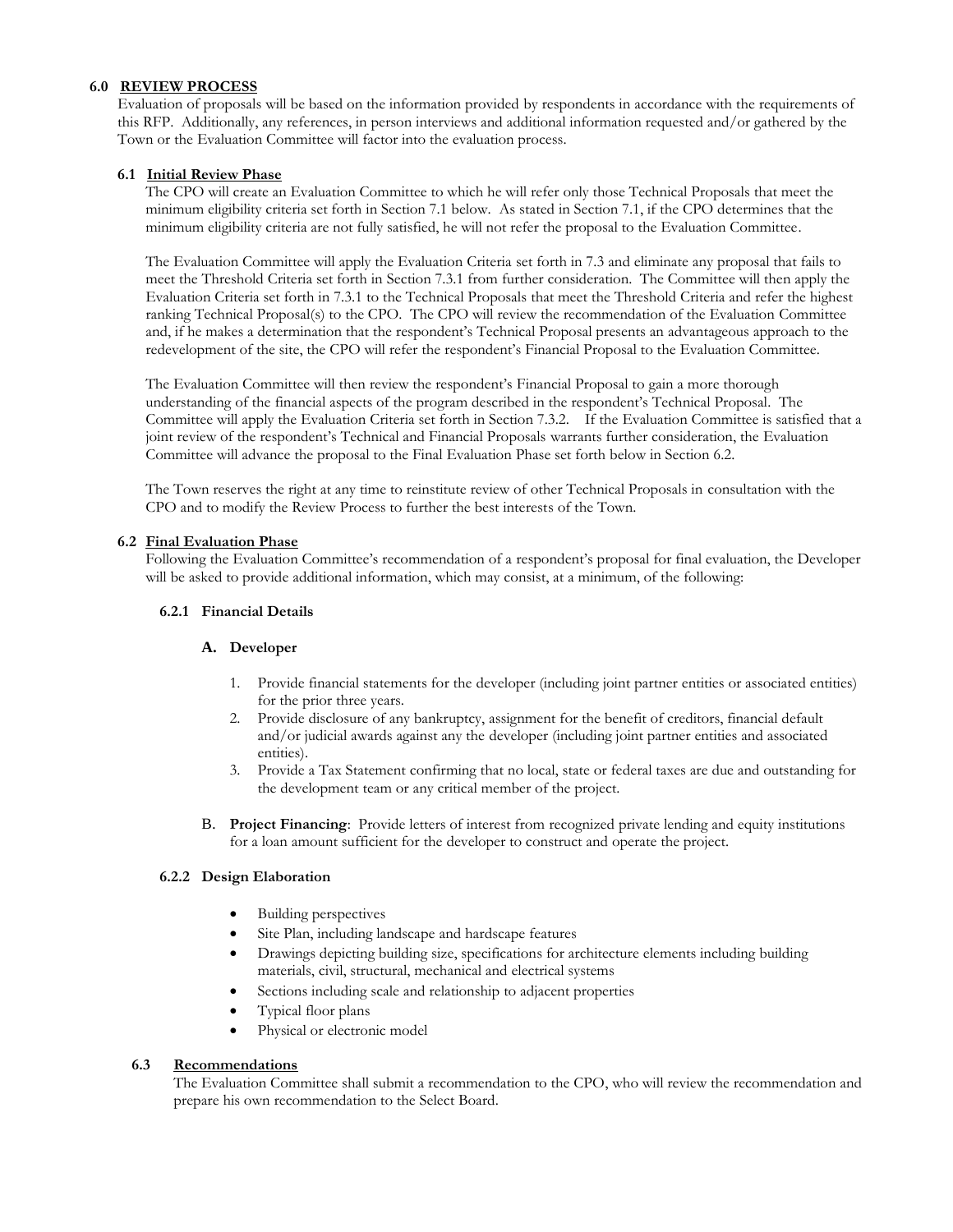#### **6.4 Selection**

If the Select Board affirmatively votes to designate a developer, the Town and the developer will then proceed to execute a "Letter of Intent" setting forth preliminary details and understandings related the redevelopment of the Site subject to approval by Town Meeting. At that stage, the selected developer will be required to post a \$25,000 deposit with the Town, refundable only on the condition that Town Meeting does not authorize the Select Board to execute a Land Disposition Agreement with the designated developer.

#### **7.0 EVALUATION CRITERIA**

#### **7.1 Minimum Eligibility Criteria**

Proposals must meet the Town's Minimum Eligibility Criteria as described below:

- 7.1.1 The Proposal is complete and meets all proposal requirements in Section 5.0
- 7.1.2 Forms A, B, C, D and H are complete and are duly executed
- 7.1.3 All members of the respondent's team have a minimum of five (5) years of experience in developing quality market rate and/or affordable housing

No proposal that fails to meet said Minimum Eligibility Criteria will be distributed by the Chief Procurement Officer to the Evaluation Committee for consideration.

#### **7.2 System:**

An Evaluation Committee appointed by the Chief Procurement Officer will rank Technical Proposals submitted to it by the CPO and subsequently determined to meet the Threshold Criteria against the Evaluation Criteria provided in section 7.3 relative to Technical Proposals. Each Proposal will be categorized by the following:

- o Highly Advantageous
- o Advantageous
- o Not Advantageous

#### **7.3 Evaluation Criteria**

#### **7.3.1 Technical Proposals**

#### **Demonstrates Developer Experience:**

In keeping with the Minimum Eligibility Criterion in section 7.1.3, which requires teams to have a minimum of five (5) years of experience, this criterion evaluates the extent of the respondent's experience developing and managing quality mixed-income or affordable senior housing, particularly on urban infill sites.

- o Highly Advantageous: A proposal demonstrating that the development team has greater than five (5) years of significant and substantial experience developing and managing affordable housing projects and has completed two (2) or more projects of a similar scope will be ranked as Highly Advantageous.
- o Advantageous: A proposal demonstrating that the development team has at least five (5) years of significant experience developing and managing affordable housing projects and has successfully completed one (1) project of a similar scope will be ranked as Advantageous.
- o Not Advantageous: A proposal demonstrating that, while the development team has at least five (5) years of housing development experience, the team has not developed an affordable housing project of similar a scope, will be ranked as Not Advantageous.

#### **Provides Overall Vision for the Proposed Development:**

This criterion evaluates the extent to which the proposal articulates a desirable development vision and approach for the Site that is compatible with neighborhood context and carefully considers Kent/Station Committee and community input as provided in this RFP.

o Highly Advantageous: A proposal that is highly responsive to community input and the project priorities articulated in section 4.2 of the RFP and meets all or most of the identified criteria will be ranked as Highly Advantageous.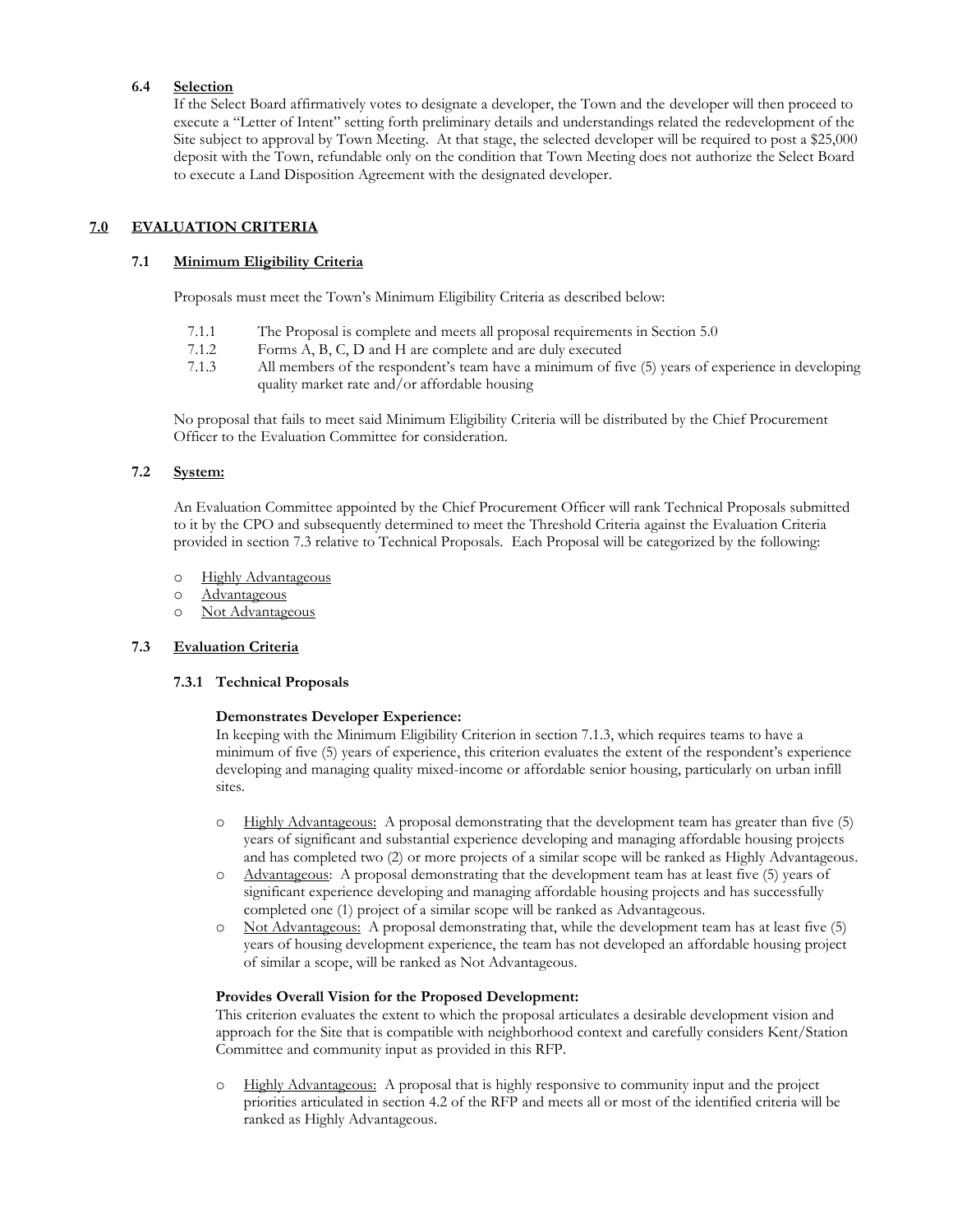- o Advantageous: A proposal that is adequately responsive to community input and the project priorities articulated in section 4.2 of the RFP and meets many of the identified criteria will be ranked as Advantageous.
- o Not Advantageous: A proposal that is not responsive to community input or the project priorities articulated in section 4.2 of the RFP and meets few or none of the identified criteria will be ranked as Not Advantageous.

#### **Demonstrates an Advantageous Development Time Table:**

This criterion evaluates the extent to which a respondent's proposal puts forth a favorable, realistic schedule, charting a clear path from predevelopment activities to construction readiness.

- o Highly Advantageous: A proposal that provides a highly detailed development timetable that is feasible, demonstrates a superior understanding of public funding cycles and development processes and provides a clear indication that the project can close on financing in a favorable timeframe after designation will be ranked as Highly Advantageous.
- o Advantageous: A proposal that provides an adequately detailed development timetable that is feasible, demonstrates an understanding of public funding cycles and development processes and provides a reasonable indication that the project can close on financing within a favorable timeframe after designation will be ranked as Advantageous.
- o Not Advantageous: A proposal that fails to provide an adequately detailed development timetable or proposes a development timetable that is either impractical, demonstrates a lack of understanding of public funding cycles and development processes and/or indicates that the project will not close within a favorable timeframe after designation will be ranked as Not Advantageous.

#### **7.3.2 Financial Proposals**

#### **Demonstrates Financial Feasibility:**

This Criterion evaluates the relative strength and completeness of the proposer's Financial Proposal and how it provides clarity of development costs relative to other proposals. Proposals that most completely and realistically specify all anticipated costs; provide a defensible rationale for the type and extent of Town subsidy, if required; demonstrate a plan to access other sources of subsidy and; provide estimates that are in line with current industry standards will be considered to be more advantageous. Proposals that provide incomplete or inadequate information or have costs that are not consistent with industry standards will be considered less advantageous.

- o Highly Advantageous: Financial Proposals that include a thorough, understandable and clear narrative supplemented by a Development Budget and Operating *pro forma* that are consistent with the information requested in this RFP, including reliable, well-reasoned cost estimates that are appropriate for the proposed project and its ongoing operations, will be ranked as Highly Advantageous.
- o Advantageous: Financial Proposals that include a reasonably thorough and understandable narrative supplemented by a Development Budget and Operating *pro forma* that are consistent with the information requested in this RFP, including cost estimates that are appropriate for the proposed project and its ongoing operations, will be ranked as Advantageous.
- o Not Advantageous: Financial Proposals that do not include a reasonably thorough and understandable narrative and provide a Development and Operating *pro forma* that is lacking in detail, and/or is not realistic or appropriate for the project and its ongoing operations, will be ranked as Not Advantageous.

#### **8.0 ADDITIONAL TERMS**

#### **8.1 Examination of the RFP**

Before submitting proposals, each respondent must thoroughly examine the RFP and familiarize itself with prior community planning work, local conditions and with federal, state and local laws, rules and regulations and any other circumstances or conditions that may in any manner affect the cost or performance of the design, permitting or construction of the proposed redevelopment. Failure of any respondent to acquaint itself with the RFP or to review the required documents shall in no way relieve the team from any obligation with respect to its proposal. Each respondent shall promptly notify the Town in the manner set forth in Section 2.0 of any ambiguity, inconsistency or error it may discover upon examination of the RFP or any information provided in connection with the RFP.The Town reserves the right to reject any proposal.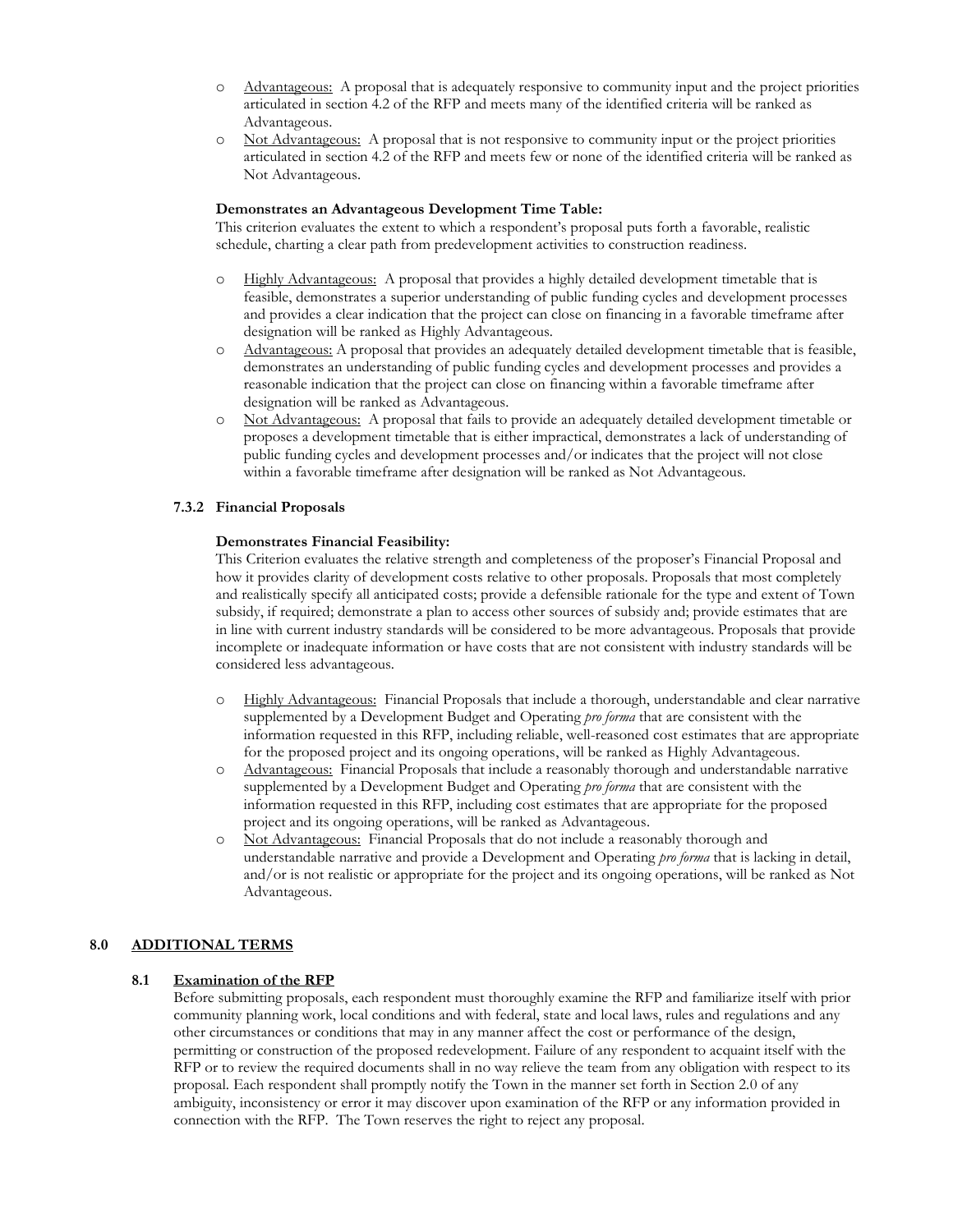#### **8.2 Representations and Warranties**

Although the Town believes that the information contained in the RFP is complete and accurate, the Town makes no representations, warranties, or guarantees that the information contained in the RFP or any information provided in connection with the RFP and evaluation process (including, without limitation, any supplemental information) is accurate, complete, or timely, or that such information accurately represents the conditions that will be encountered at the Site and its vicinity, now or in the future. The furnishing of such information by the Town shall not create or be deemed to create any obligation or liability upon it for any reasons whatsoever, and each recipient of the RFP, by submitting a proposal to the Town, expressly agrees that it has not relied upon the foregoing information, and that it shall not hold the Town or any third party who prepared a report for the Town liable or responsible therefore in any manner whatsoever.

#### **8.3 Miscellaneous Provisions**

The Town reserves the unqualified right, in its sole and absolute discretion, to amend or withdraw this RFP at any time, to reject all proposals, to withdraw at any time from this process with no recourse for any respondent, to undertake discussions with one or more respondents, and to proceed with that proposal or modified proposal, if any, which in its judgment will, under the circumstances, best serve the public interest, to waive defects in the filing of or contents of any proposal, and to choose or reject any or all Proposals received in response to this RFP, either on the basis of an evaluation of the factors listed in this RFP or for other reasons, including but not limited to, the convenience of the Town.

This RFP has been prepared solely to solicit proposals and it is not a contract offer and is not binding on the Town. No costs of responding to the RFP, nor costs of attending any subsequent interviews or meetings in connection with this development opportunity, shall be reimbursed by the Town for any reason whatsoever including, without limitation, the amendment or withdrawal of the RFP or the rejection of any or all of the proposals.

At any time and from time to time after the receipt by the Town of responses to this RFP, the Town may give written notice to the team to furnish additional information relating to its proposal and may give written notice to the team to meet with designated representatives of the Town with respect to its proposal.

The Town may consult references familiar with the proposer regarding the proposer's prior operations and projects, financial plan, past performance, experience and qualifications, or other matters, whether or not the specific references are identified in the submission. Submissions made in response to this RFP shall constitute permission for the Town to make such inquiries, and authorization to third parties to respond thereto.

Teams should assume that the Town's receipt of any information submitted or generated in response to this RFP including information submitted during discussions before or after the receipt of proposals (including ideas, drawings, or other materials communicated or exhibited) may be deemed to be a public record under Massachusetts law. No information given to the Town in any submission or any correspondence, discussion, meeting, or other communication between the team and the Town before, with, or after the receipt by the Town of the submission, either, orally or in writing, shall be, or deemed to have been proprietary or confidential. Use or disclosure of such information by the Town may be made without obligation or compensation and without liability of the Town of any kind whatsoever. Once submitted, all proposals shall become property of the Town, which shall have the right to use all or portions of submittals as it considers necessary or appropriate.

Neither any employee or official of the Town nor any member of a committee associated with this project shall be charged personally by the team or any third party with any liability or held liable to it under any term or provision of this RFP nor any statements made herein.

The Town reserves the unqualified right, in its sole discretion, to disqualify any team, firm, or individual from any phase or component of the selection process or this development opportunity, due to felonious or other criminal record or activity in any jurisdiction (domestic or foreign), or indictment by any foreign or domestic federal or state jurisdiction for the same or other activity which in the sole opinion of the Town raises a material issue of the team's ability to acquire and redevelop the site in accordance with the contents of its proposal. The teams are required to disclose any such instances or activities or to affirmatively assert that none exists.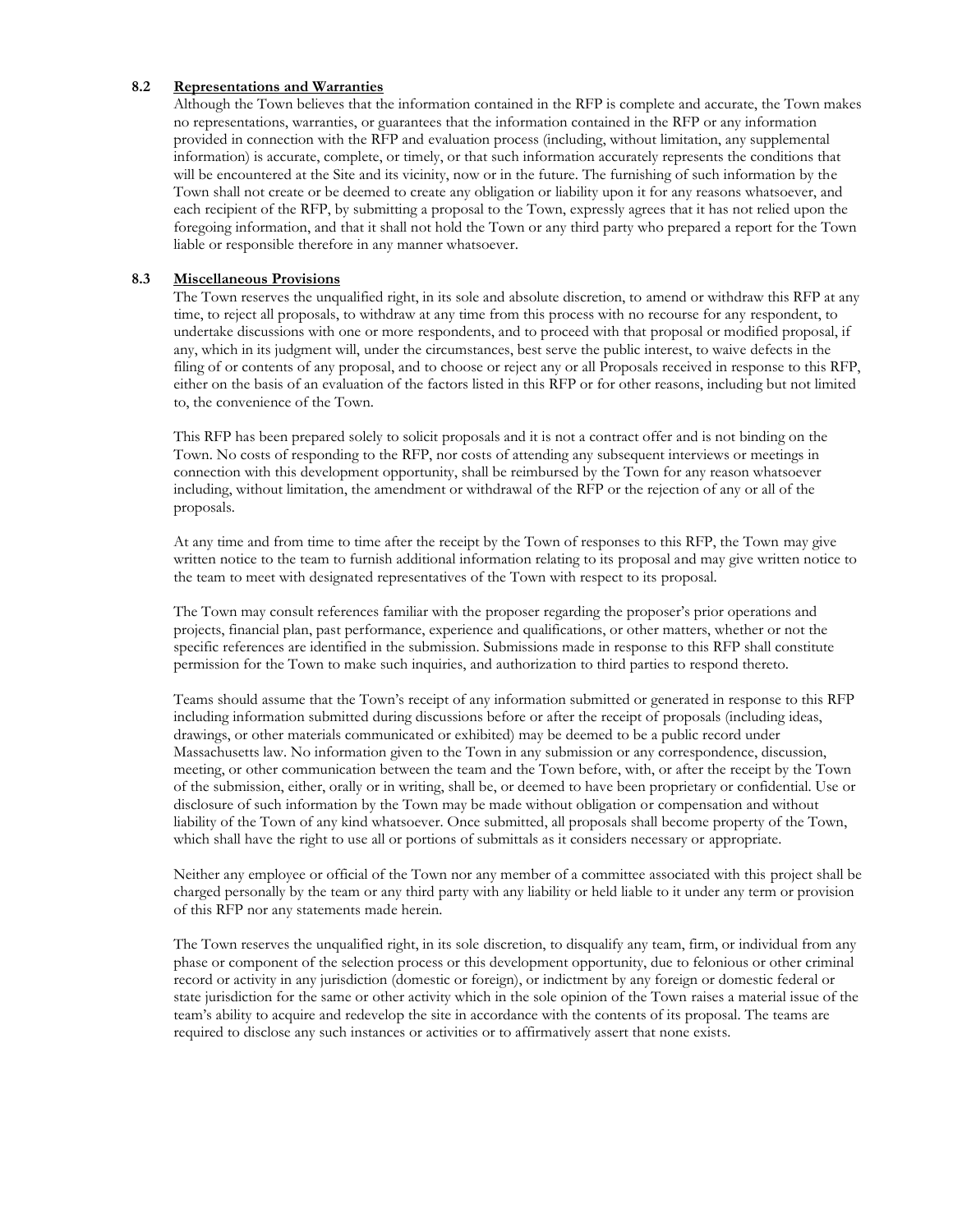# **ATTACHMENTS A - H**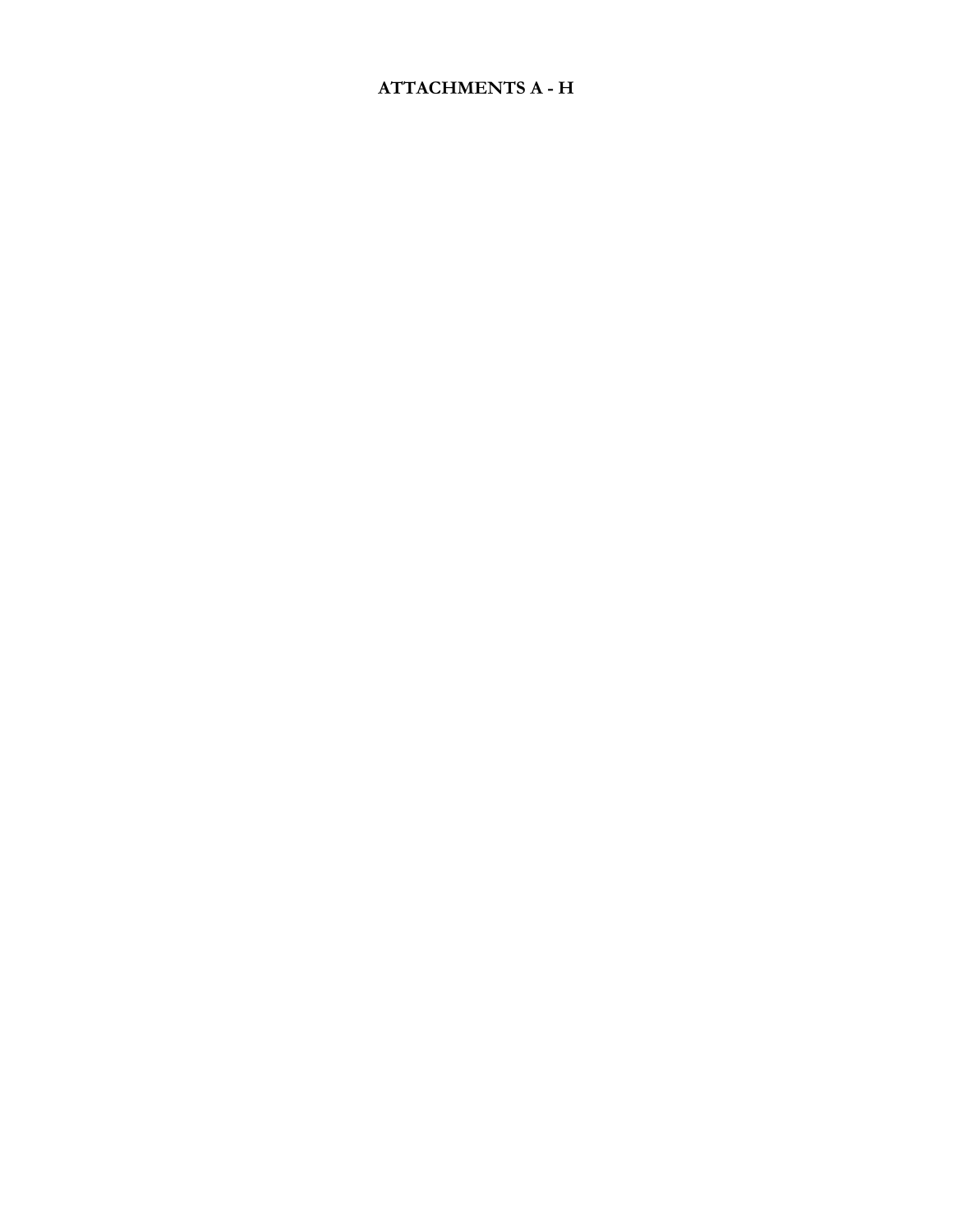# **FORM A CERTIFICATE OF VOTE**

#### **TO THE TOWN OF BROOKLINE (Town)**

The undersigned, acting as the duly authorized representative(s) of \_\_\_\_\_\_\_\_\_\_\_\_\_\_\_\_\_\_\_\_\_\_\_\_\_\_\_\_\_\_ (Team), hereby represents that the Team has carefully examined the Request for Proposals (RFP) for the Kent/Station Street Town-Owned Parking Lot Redevelopment Project. The undersigned is authorized to submit this Proposal on behalf of the Team, to enter into a contract(s) with the Town for the purpose of site control to facilitate the redevelopment of the Site.

The undersigned also hereby declares that the Team makes this Proposal without any connection with any other persons or entities making any other Proposal for the Site; that no person acting for, or employed by, the Town is directly or indirectly interested or involved in this Proposal, or in any contract which may be made under it, or in expected profits to arise therefrom; that the Proposal is made without directly or indirectly influencing or attempting to influence any other person or corporation to submit or to refrain from submitting a Proposal or to influence the Proposal of any other person or corporation; and that this Proposal is made in good faith. The undersigned declares that this Proposal is based solely on the Team's own investigation and research and not in reliance upon any plans, surveys, measurements, dimensions, calculations, estimates or representations of any employee, officer, or agent of the Town.

The undersigned certifies on behalf of the Team [and in case of a joint venture each party thereto certifies as to its own organization] that the terms of the Proposal have been arrived at independently without collusion, consultation, communication or agreement, for the purpose of restricting competition, as to any matter relating to such terms with any other Team or with any competitor; the terms of the Proposal have not been and will not be knowingly disclosed, directly or indirectly, by the Team prior to the official opening of such Proposal, to any other Team or to any competitor; no attempt has been made and none will made by the Team to induce any other person, partnership, or corporation to provide or not to provide a submission for the purpose of influencing competition; and that no person or selling agency has been employed or retained by the Team to solicit or secure selection under the RFP or award of this development opportunity on the understanding that a commission, percentage, brokerage, contingent or other fee would be paid to such person or selling agency.

| [attach evidence of authority] |  |
|--------------------------------|--|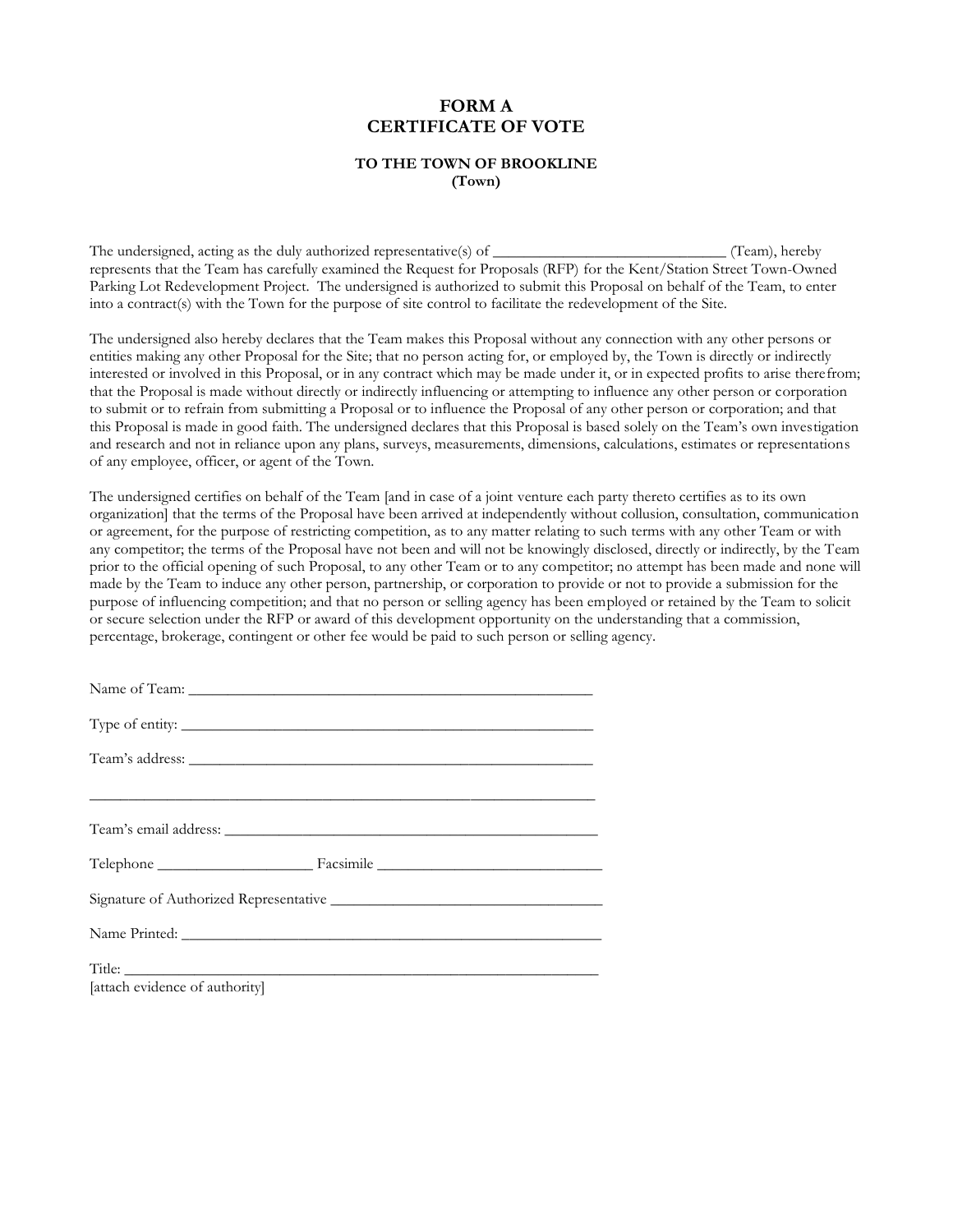# **FORM B TAX COMPLIANCE CERTIFICATE**

The undersigned certifies, on behalf of the Team and the individual members of the Team, under penalties of perjury that it has complied with all laws of The Commonwealth of Massachusetts related to the payment of taxes.

\_\_\_\_\_\_\_\_\_\_\_\_\_\_\_\_\_\_\_\_\_\_\_\_\_\_\_\_\_\_\_\_\_\_\_\_\_\_\_\_ Signature of Individual Submitting this Proposal

Name of Team

SS No. or FID No.\_\_\_\_\_\_\_\_\_\_\_\_\_\_\_\_\_\_\_\_\_\_\_\_\_\_

\_\_\_\_\_\_\_\_\_\_\_\_\_\_\_\_\_\_\_\_\_\_\_\_\_\_\_\_\_\_\_\_\_\_\_\_\_\_\_\_

\_\_\_\_\_\_\_\_\_\_\_\_\_\_\_\_\_\_\_\_\_\_\_\_\_\_\_\_\_\_\_\_\_\_\_\_\_\_\_\_

Subscribed and sworn to me this \_\_\_\_\_day of \_\_\_\_\_\_\_\_\_\_\_\_\_\_\_\_\_\_\_\_, 2019.

Notary Public (seal)

My commission expires: Ref: Ch. 233, Acts of 1983, s. 49A(b)1

DUPLICATE OR MODIFY THIS FORM AS NECESSARY SO THAT IT ACCURATELY DESCRIBES THE ENTITY SUBMITTING THE PROPOSAL AND SO THAT IT IS SIGNED ON BEHALF OF ALL PARTNERS, MEMBERS, OR JOINT VENTURERS OF THE TEAM.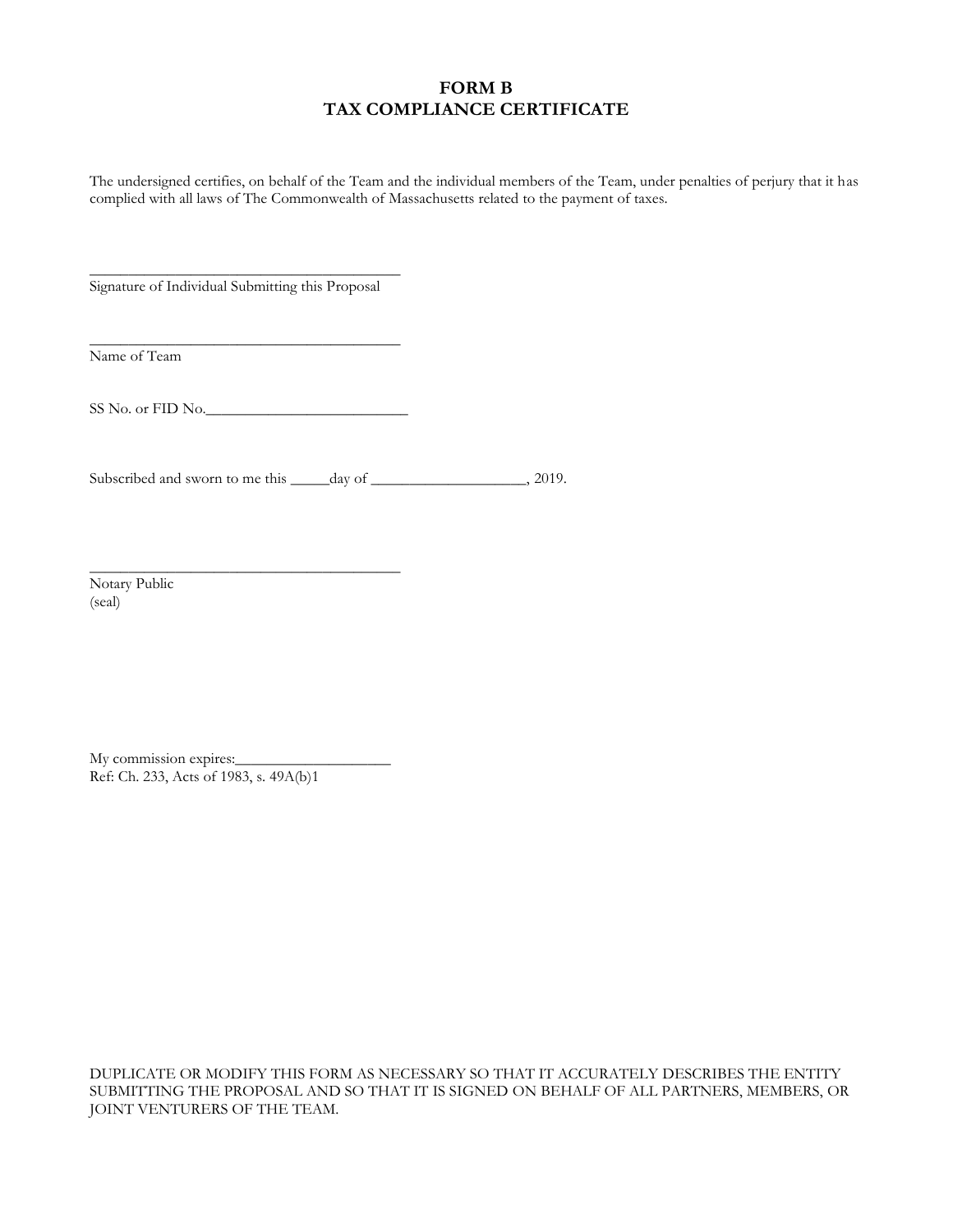# **FORM C CERTIFICATE OF NON – COLLUSION**

The undersigned certifies under penalties of perjury that this bid or proposal has been made and submitted in good faith and without collusion or fraud with any other person. As used in this certification, the word "person" shall mean any natural person, business, partnership, corporation, union, committee, club, or other organization, entity, or group of individuals.

Signature of individual submitting bid or proposal

\_\_\_\_\_\_\_\_\_\_\_\_\_\_\_\_\_\_\_\_\_\_\_\_\_\_\_\_\_\_\_\_\_\_\_\_\_\_\_\_\_\_\_\_\_

\_\_\_\_\_\_\_\_\_\_\_\_\_\_\_\_\_\_\_\_\_\_\_\_\_\_\_\_\_\_\_\_\_\_\_\_\_\_\_\_\_\_\_\_\_

Name of Business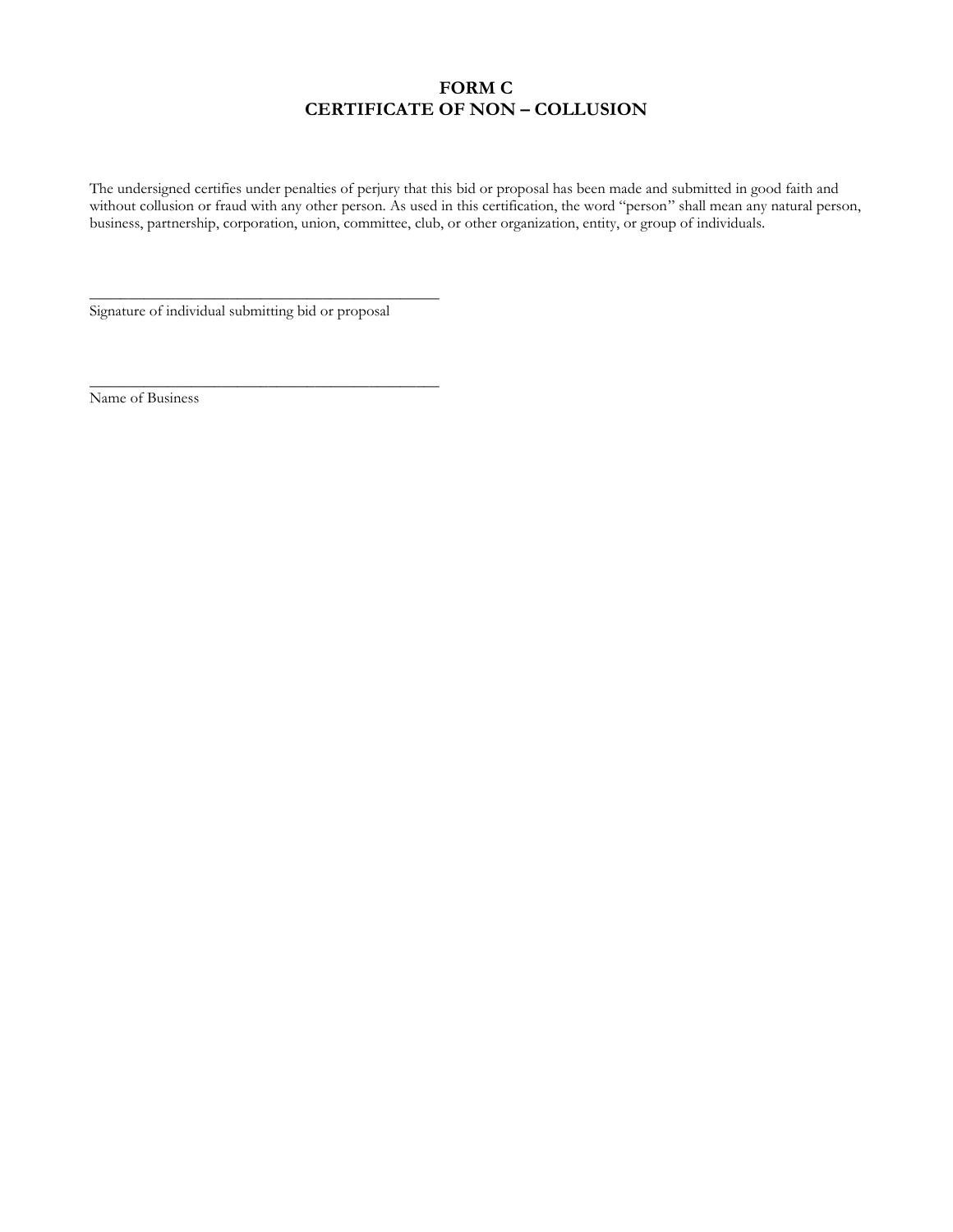# **FORM D**

# **Certificate of Compliance with Article 4.5 of the Town of Brookline By-Laws**

I, \_\_\_\_\_\_\_\_\_\_\_\_\_\_\_\_\_\_\_\_\_\_\_\_\_\_\_\_\_\_\_\_\_\_\_\_\_\_\_\_\_\_\_\_ (printed name of individual/employer contracting with the Town) hereby certify that I shall not discriminate against any individual because of such individual's race, color, religious creed, national origin, sex, sexual orientation, age or ancestry in fulfilling the terms of the contract that I propose to enter into with the Town of Brookline, and to which this Certificate is appended.

Signed under the pains of penalties of perjury, on this \_\_\_\_\_\_\_\_\_ day of \_\_\_\_\_\_\_\_, 20\_\_;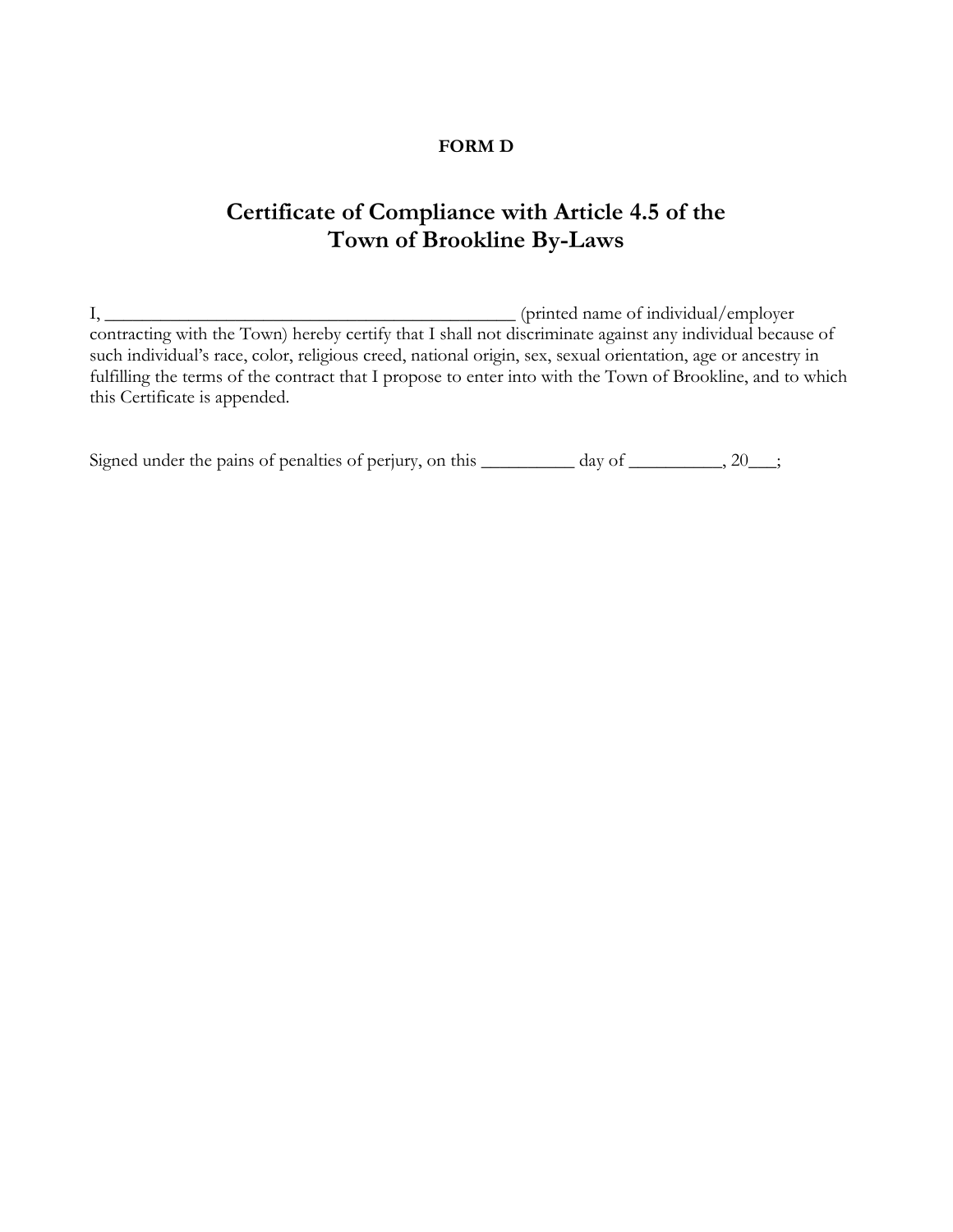# **FORM E LIVING WAGE BY-LAW**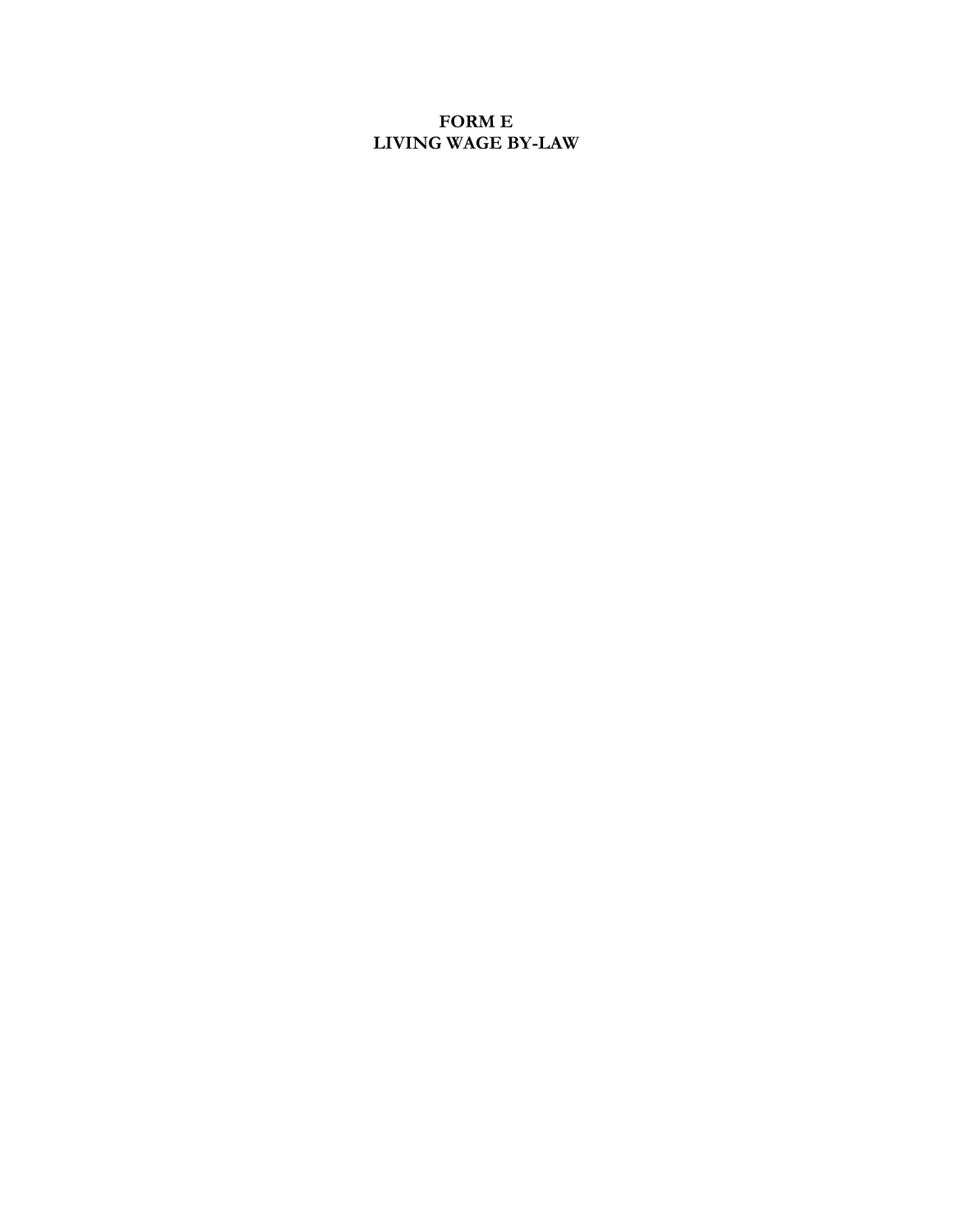# **Brookline Living Wage**

**Effective July 1, 2019, the living wage is:** 

# **\$14.54 per hour**

**Brookline has voted to lead town businesses and contractors by example to engage in and support fair wage practices in Brookline. The Town of Brookline will pay each of its employees no less than the living wage amount listed above with the following exceptions: seasonal employees who work less than six months in any twelve-month cycle; employees participating in a work-study or cooperative educational program; employees whose positions are funded, in full or in part, by Community Development Block Grant or State Elder Services Grant monies; library Junior Pages; Putterham Meadows Golf Course rangers; town junior, part-time positions**  funded by a recreation revolving fund, specifically, Jr. Swim Coach, Jr. Skate Guard, Jr. **Referee, Jr. Assistant Recreation Leader, Jr. Camp Counselor, Jr. Camp Instructor, Jr. Skate Concessions and volunteers and all persons appointed or elected to town committees; or elected officers of the town. The living wage will be adjusted annually by the same percentage and on the same wage adjustment schedule given to full-time, non-union town employees.** 

**Exempt positions will be paid no less than one dollar more than the State Minimum Wage. Employees exempt from the Living Wage will be paid an hourly wage of no less than:** 

# **\$13.00 per hour Effective Jan. 1, 2019**

**The guidelines outlined in the Living Wage By-Law, shall apply to all service contracts of the Town of Brookline.** *Covered Employee* **means any employee who performs direct services for the purpose of fulfilling the covered employer's contractual obligations, provided however, employees who perform services that are incidental to the execution of the contract are not covered employees.** *Services* **means the furnishing of labor, time, or effort by a contractor and/or covered employer.** *Service contract* **means a contract for services awarded to a vendor by the town for no less than the following amounts: (i) \$25,000.00 for contracts commencing in fiscal year 2006, (ii) \$10,000.00 for contracts commencing in fiscal year 2007 (iii) \$5,000.00 for contracts commencing in fiscal year 2008 and thereafter.** 

**The employer shall not discharge, reduce the compensation of, or otherwise discriminate against any employee for making a complaint to the Town or otherwise asserting his or her rights under this article. A Person claiming to be aggrieved by a violation of this By-Law may file a grievance with the Town or School Human Resources Department. Upon exhaustion of this administrative remedy, a person may seek appropriate legal relief.** 

**Go to www.brooklinema.gov for more information**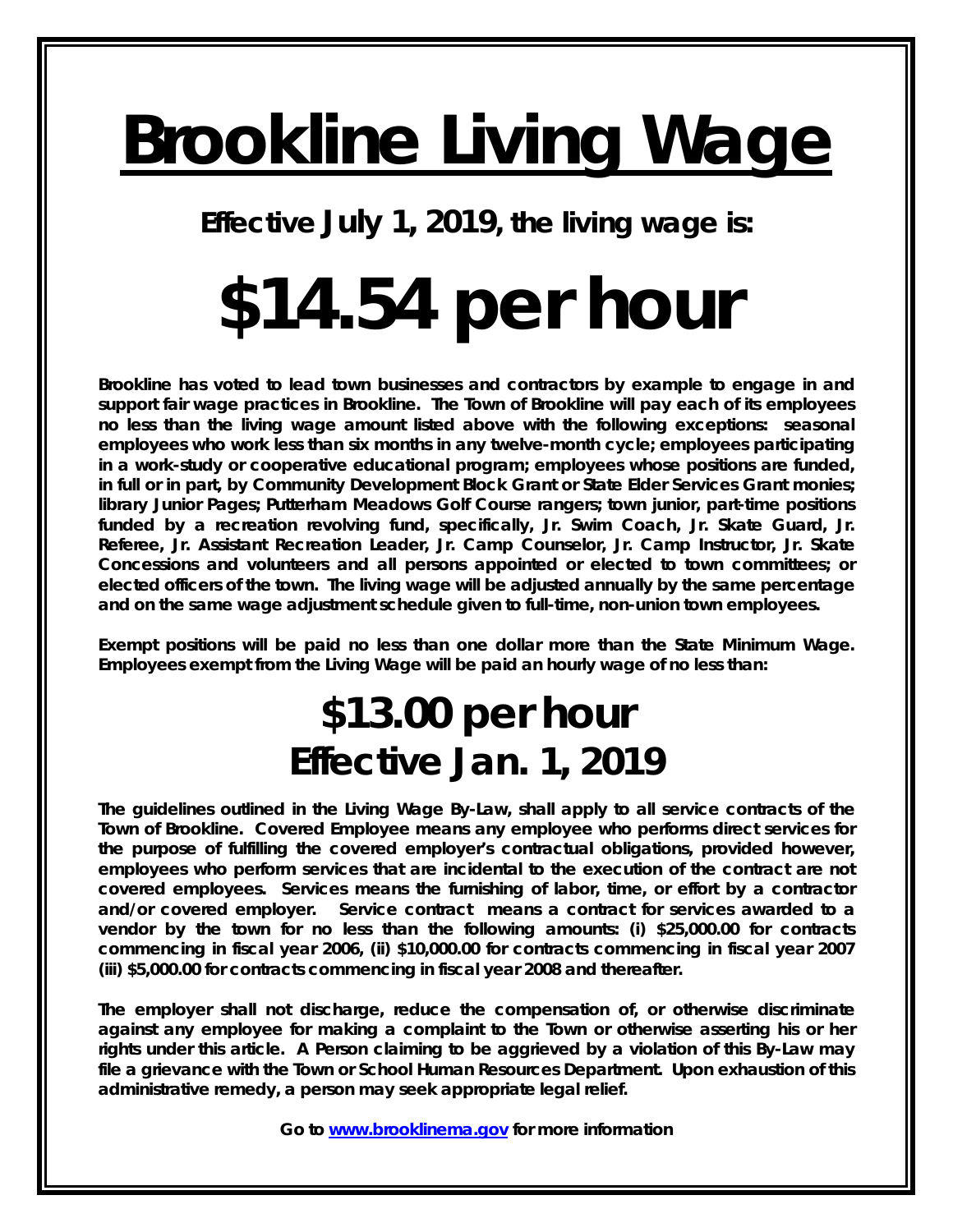# **ARTICLE 4.8 LIVING WAGE BY-LAW**

SECTION 4.8.1 TITLE

This By-Law shall be known as the "Living Wage By-Law."

SECTION 4.8.2 LIVING WAGE

- (a) The town of Brookline ("town") shall pay each of its employees no less than \$10.30 an hour except as provided in Section 4.8.5 and in collective bargaining agreements with the town under G.L. c. 150E, section 7.
- (b) The wage prescribed in paragraph (a) of this Section 4.8.2 shall be known as the "living wage" and shall be adjusted annually by the same percentage and on the same schedule relative to wage adjustments given to full-time, nonunion town employees on the town's general pay schedule, beginning in the year 2003.
- (c) The living wage shall also be adjusted annually at the time of and after the adjustment set forth in paragraph (b) of this Section 4.8.2 if necessary to insure that as so adjusted, it is at least one dollar more than the state minimum wage in effect under G.L. c.151 at the time of such adjustment.

#### SECTION 4.8.3 MINIMUM WAGE

 The compensation of employees exempted from the living wage under paragraphs (a), (b), (c) (d) and (f) of Section 4.8.5 shall be adjusted annually at the same time as the adjustment referred to in paragraph (b) of Section 4.8.2 if necessary to insure that the hourly wage is at least one dollar more than the state minimum wage in effect under G.L. c.151 at the time of such adjustment.

#### SECTION 4.8.4 NOTICE

 The town shall provide each employee with a fact sheet about this By-Law and shall post current notices about the By-Law in conspicuous locations in town buildings and link such notices conspicuously on the home web pages of the town's Human Resources and Purchasing Departments as well as those of the Human Resources and Administration and Finance Offices of the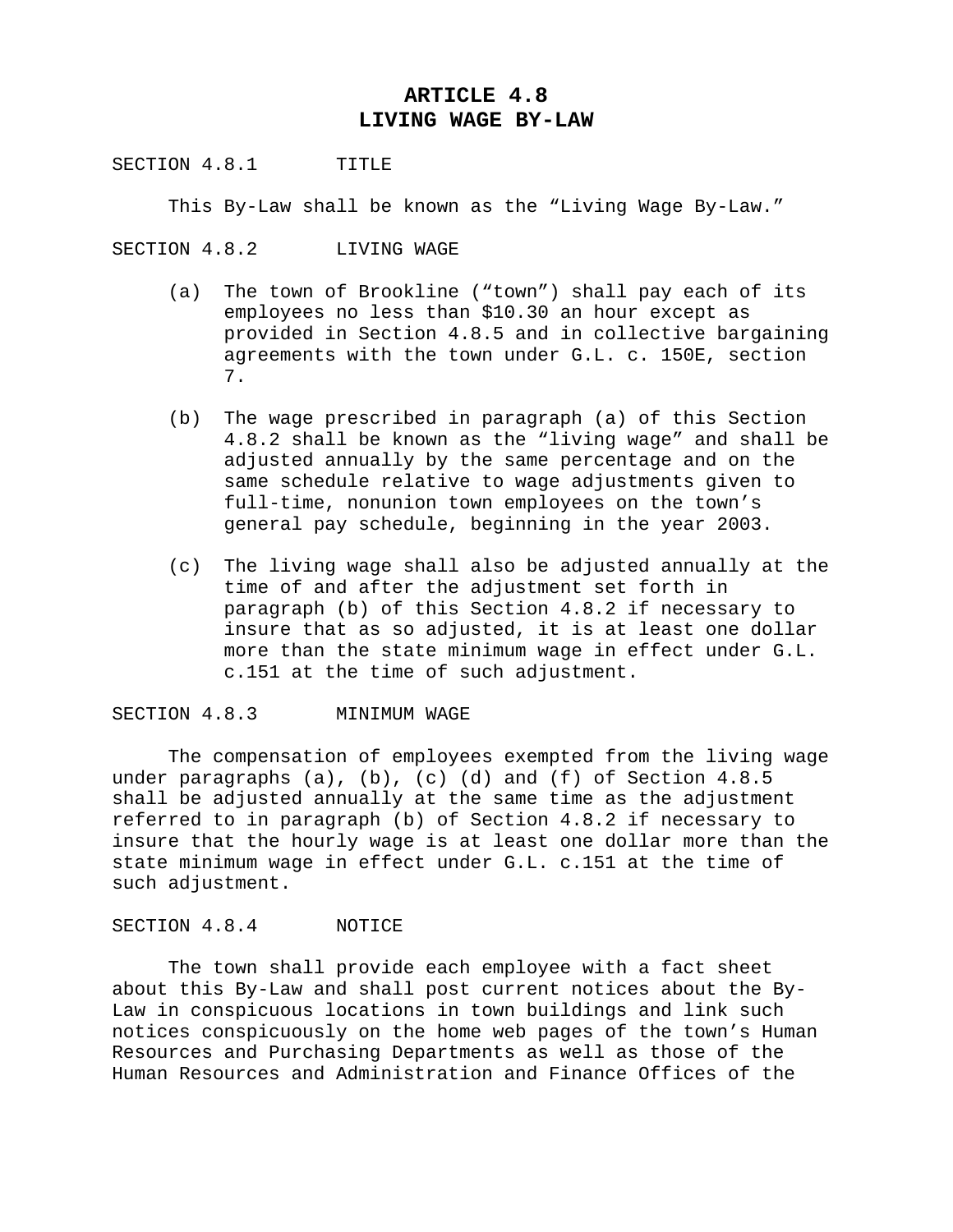Public Schools of Brookline (PSB). These fact sheets and postings shall include:

- (a) notice of the living wage amount;
- (b) notice of the town minimum wage amount under Section 4.8.3;
- (c) a summary of the By-Law provisions;
- (d) notice that a person claiming to be aggrieved by a violation of this By-Law may file a grievance under the town's Human Resources By-Law (Section 3.15.11) or, if a PSB employee, a complaint with the Assistant Superintendent for Human Resources or such other person with similar authority and duties or, if a covered employee under Section 4.8.6(a), a complaint with the town's Chief Procurement Officer or the Board of Selectmen as provided under Section 4.8.6(c); notice that upon exhaustion of this administrative remedy, such person may seek appropriate legal relief.

SECTION 4.8.5 EXCEPTIONS

 The town shall not be required to pay the living wage to the following persons:

- (a) seasonal employees who work less than six months in any twelve-month cycle;
- (b) employees participating in a work-study or cooperative educational program;
- (c) employees whose positions are funded, in full or in part, by Community Development Block Grant or State Elder Services Grant monies;
- (d) town library Junior Library Pages;
- (e) Putterham Meadows Golf Course rangers;
- (f) town junior, part-time positions funded by a Recreation revolving fund, specifically, Jr. Swim Coach, Jr. Swim Instructor, Jr. Lifeguard, Jr. Skate Guard, Jr. Referee, Jr. Assistant Recreation Leader, Jr. Camp Counselor, Jr. Camp Instructor, Jr. Skate Concessions;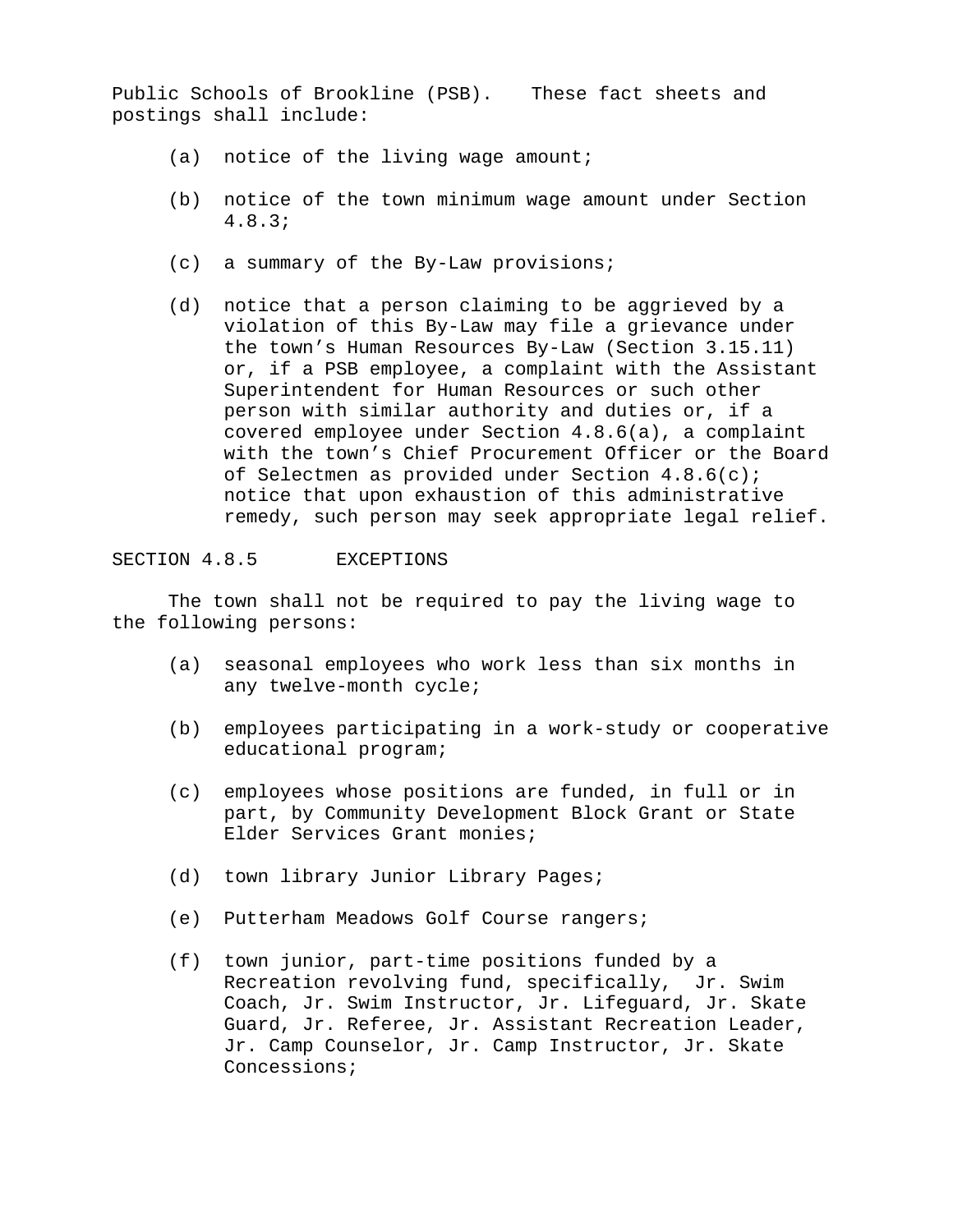- (g) volunteers and all persons appointed or elected to town committees;
- (h) elected officers of the town.

SECTION 4.8.6

a. Definitions:

In construing SECTION 4.8.6, the following words shall have the meanings herein given, unless a contrary intention clearly applies.

*Covered employer* means anyone who has been awarded a service contract or subcontract with the Town after the effective date of the By-law.

*Covered Employee* means any employee who performs direct services for the purpose of fulfilling the covered employer's contractual obligations, provided however, employees who perform services that are incidental to the execution of the contract are not covered employees.

*Person* means one or more of the following or their agents, employees, servants, representatives, and legal representatives: individuals, corporations, partnerships, joint ventures, associations, labor organizations, educational institutions, mutual companies, joint-stock companies, trusts, unincorporated organizations, trustees, trustees in bankruptcy, receivers, fiduciaries, and all other entities recognized at law by this commonwealth,

*Services* means the furnishing of labor, time, or effort by a contractor and/or covered employer.

*Service contract* means a contract for services awarded to a vendor by the town for no less than the following amounts: (i) \$25,000.00 for contracts commencing in fiscal year 2006, (ii) \$10,000.00 for contracts commencing in fiscal year 2007 (iii) \$5,000.00 for contracts commencing in fiscal year 2008 and thereafter. Any bids opened prior to fiscal year 2006 shall not be subject to this article.

b. Application of Living Wage By-Law to Contracts

After the applicable date of this By-Law, the guidelines outlined in the Living Wage By-Law, Section 4.8.2 Living Wage,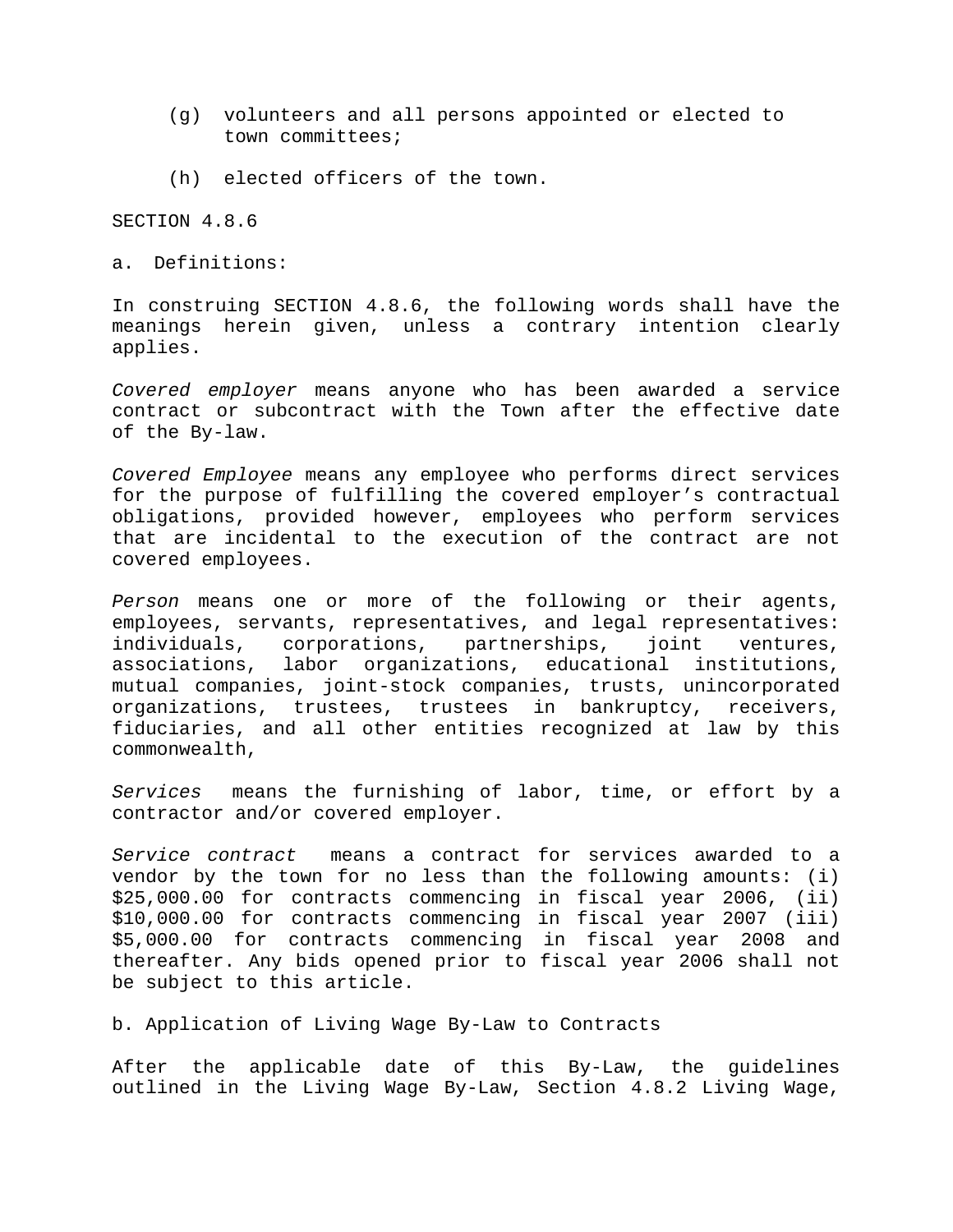shall apply to all service contracts of the Town of Brookline.

These guidelines shall be followed to ensure that all covered employers shall pay their covered employees (both as defined above) providing services to the Town of Brookline and any of its Departments a Living Wage as defined in Article 4.8 Section 2.

#### c. Enforcement

*Grievance procedures and nondiscrimination.* Any covered employee who believes that his or her employer is not complying with requirements of this article applicable to the employer has the right to file a complaint with the town's Chief Procurement Officer or Board of Selectmen. Complaints of alleged violations may also be filed by concerned citizens or by a town official or employee. Complaints of alleged violations may be made at any time and shall be investigated promptly by or for the officer or board that received the Complaint. To the extent allowed under the Public Records Law, G.L.c.66, statements, written or oral, made by a covered employee, shall be treated as confidential and shall not be disclosed to the covered employer without the consent of the covered employee.

*Investigations.* The Chief Procurement Officer or Board of Selectmen who received a complaint, as aforesaid, shall investigate or have the complaint investigated and may, in conjunction with the Town Counsel, require the production by the covered employer of such evidence as required. The covered employer shall submit payroll records (meaning records that relate to wages paid) upon request, and the failure to comply with the request may be a basis for terminating any contract between the parties. Upon receipt by the town of information of possible noncompliance with the provisions of this article, the covered employer shall permit representatives of the Chief Procurement Officer or Board of Selectmen to observe work being performed upon the work site, to interview employees and to examine payroll records, the books and records relating to the payrolls being investigated, to determine whether or not the relevant payment of wages complies with this By-Law.

*Retaliation and Discrimination Barred.* A covered employer shall not discharge, reduce the compensation of, or otherwise discriminate against any employee for making a complaint to the Town or otherwise asserting his or her rights under this article, participating in any of its proceedings or using any civil remedies to enforce his of her rights under the article. The Town shall investigate allegations of retaliation or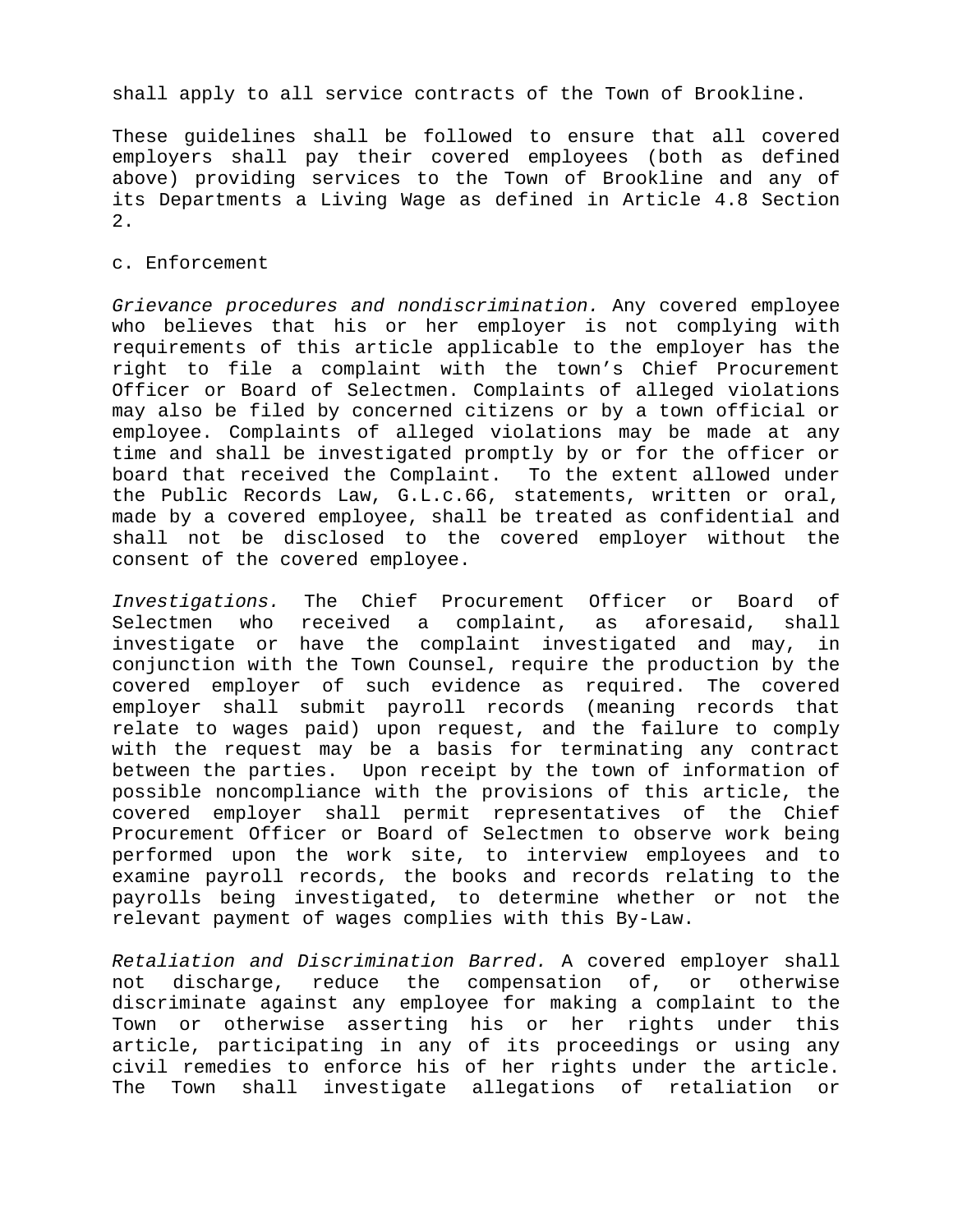discrimination and may, in conjunction with Town Counsel, and in accordance with the powers herein granted, require the production by the employer of such evidence as may be deemed necessary or desirable during such investigation.

#### d. Remedies

In the event that the town shall determine, after notice and hearing, that any covered employer has failed to pay the living wage or has otherwise violated the provisions of this article:

- (1) The town may pursue the following remedies and relief:
	- a. Fines not to exceed \$300.00 for each week, for each employee found to have not been paid in accordance with this article; and
	- b. Suspension of ongoing contract and subcontract payments.
- (2) If the covered employer has failed to pay the living wage, the town may terminate all service contracts with the covered employer unless appropriate relief, including restitution to each affected covered employee, is made within a specified time.
- (3) If the covered employer has discharged, reduced the compensation or otherwise discriminated against any covered employee for making a complaint to the town, otherwise asserting his or her rights under this article, participating in any of its proceedings or using any civil remedies to enforce his or her rights under the ordinance, the town may terminate all service contracts with the covered employer unless appropriate relief, including restitution to each affected covered employee and reinstatement of each discharged covered employee, is made within a specified time.

#### SECTION 4.8.7 SEVERABILITY

 If any portion or provision of this By-Law is declared invalid or unenforceable by a court of competent jurisdiction or the Office of the Attorney General, the remaining provisions shall continue in full force and effect.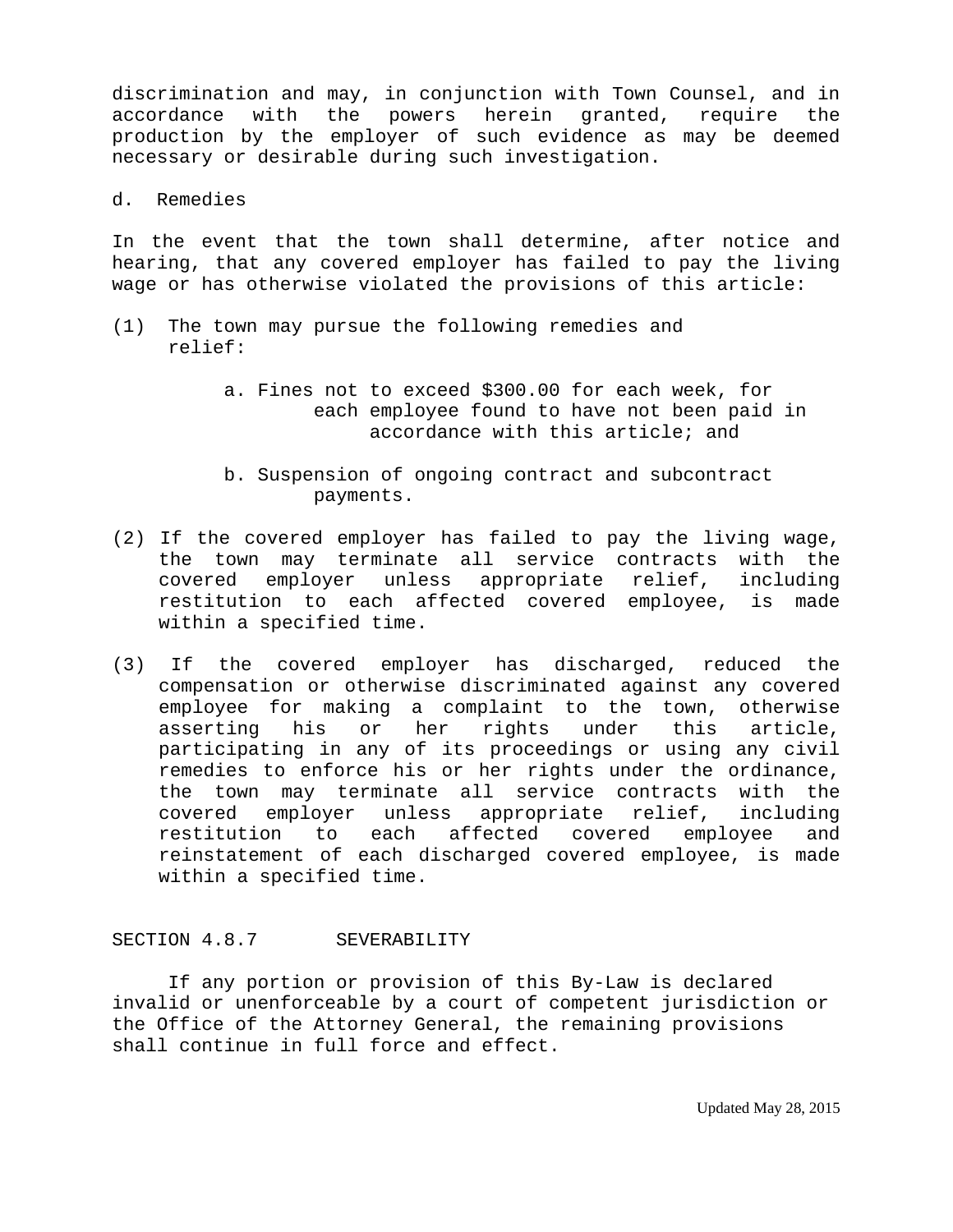# **FORM F INSTRUCTIONS TO PROPOSERS**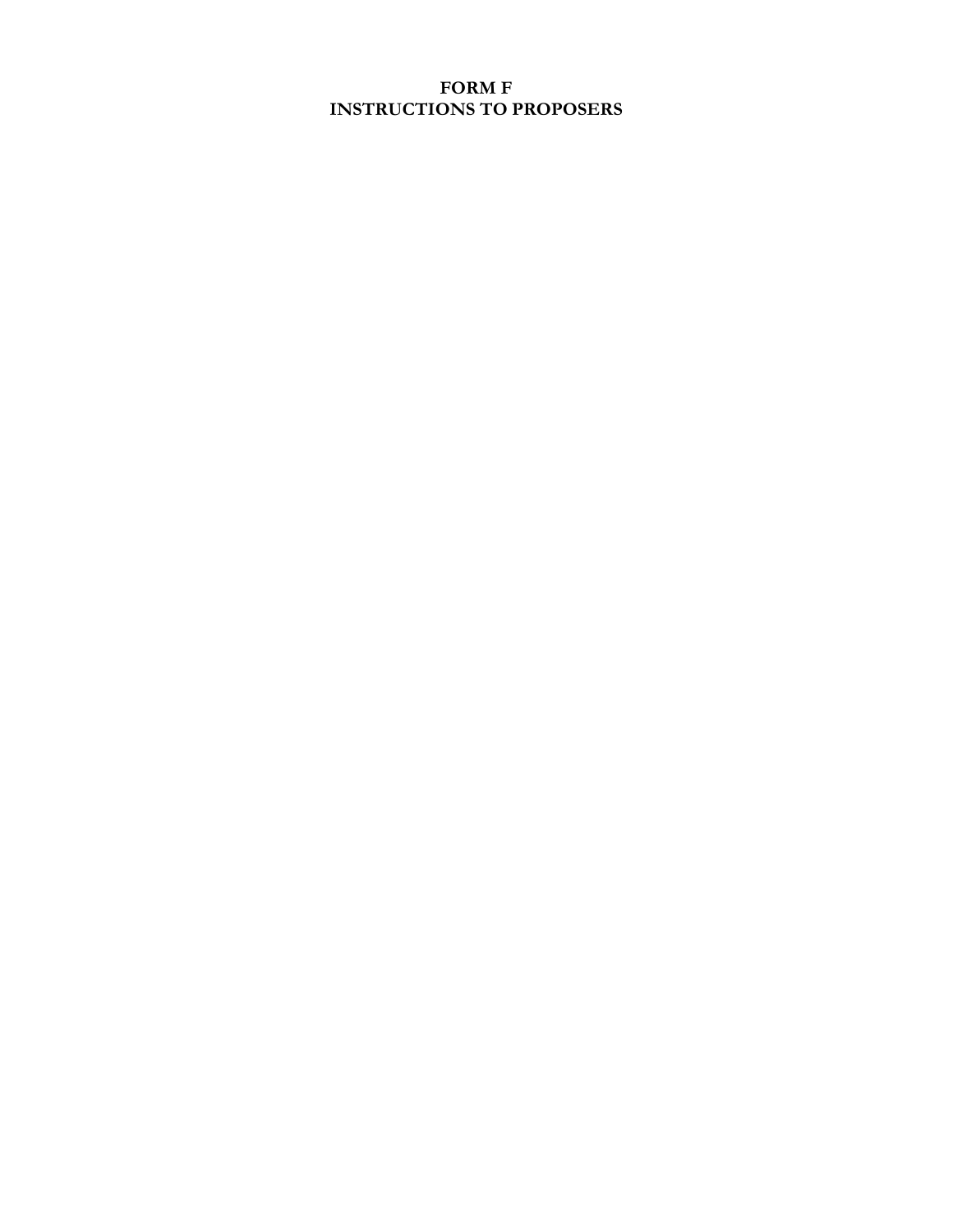

# **TOWN OF BROOKLINE**

*Massachusetts*

**DEPARTMENT OF FINANCE 333 Washington Street** 

PURCHASING DIVISION

Brookline, MA 02445<br>617-730-2195 Fax: 617-264-6446

# **INSTRUCTIONS TO PROPOSERS**

DAVID C. GEANAKAKIS RICHARD SAVILLE Chief Procurement Officer **Procurement Officer** Procurement Officer

1. **REQUEST FOR PROPOSAL**, which is enclosed herewith, is an integral part of these instructions.

2. **BID (VENDOR) LISTS.** Vendors who wish to remain on the active bid list must either submit a proposal or a letter of explanation as to the reason for not submitting same, no later than the official PROPOSAL OPENING.

3. **MARKING ENVELOPS.** The Proposal must be filled out on the form(s) prescribed and enclosed in sealed envelopes which shall be marked on the outside with the word "TECHNICAL PROPOSAL" or "PRICE PROPOSAL", the Proposal Title, Proposal Reference Number, and the name and address of the proposer.

4. **SAMPLE.** The Chief Procurement Officer may require the submission of samples either before or after the award of a contract, at no charge to the Town, in order to ascertain whether or not a product will be suitable for the purpose for which it is intended. If it is specifically stated elsewhere in the proposal documents that samples are required, full size samples must be submitted not later than the official PROPOSAL OPENING. Failure to submit said samples may be regarded as a basis for rejecting a proposal. Samples may be impounded until satisfactory completion of a contract. Otherwise, the bidder must call for all samples within (30) days of the award of contracts or said samples will be presumed abandoned and the Chief Procurement Officer will dispose of them as he sees fit.

5. **TAXES.** Purchases by the Town of Brookline are exempt from federal, state or municipal sales and/or excise taxes.

6. **PRICE PROPOSAL FORM.** The proposal price(s) must be typewritten in or written in ink in the space(s) provided on the official PRICE PROPOSAL FORM. In the event of a discrepancy between the unit price and the extension, the unit price will govern. Proposal prices shall encompass everything necessary for furnishing the item(s) specified in, and in accordance with the specifications, including proper packing and the cost of delivery.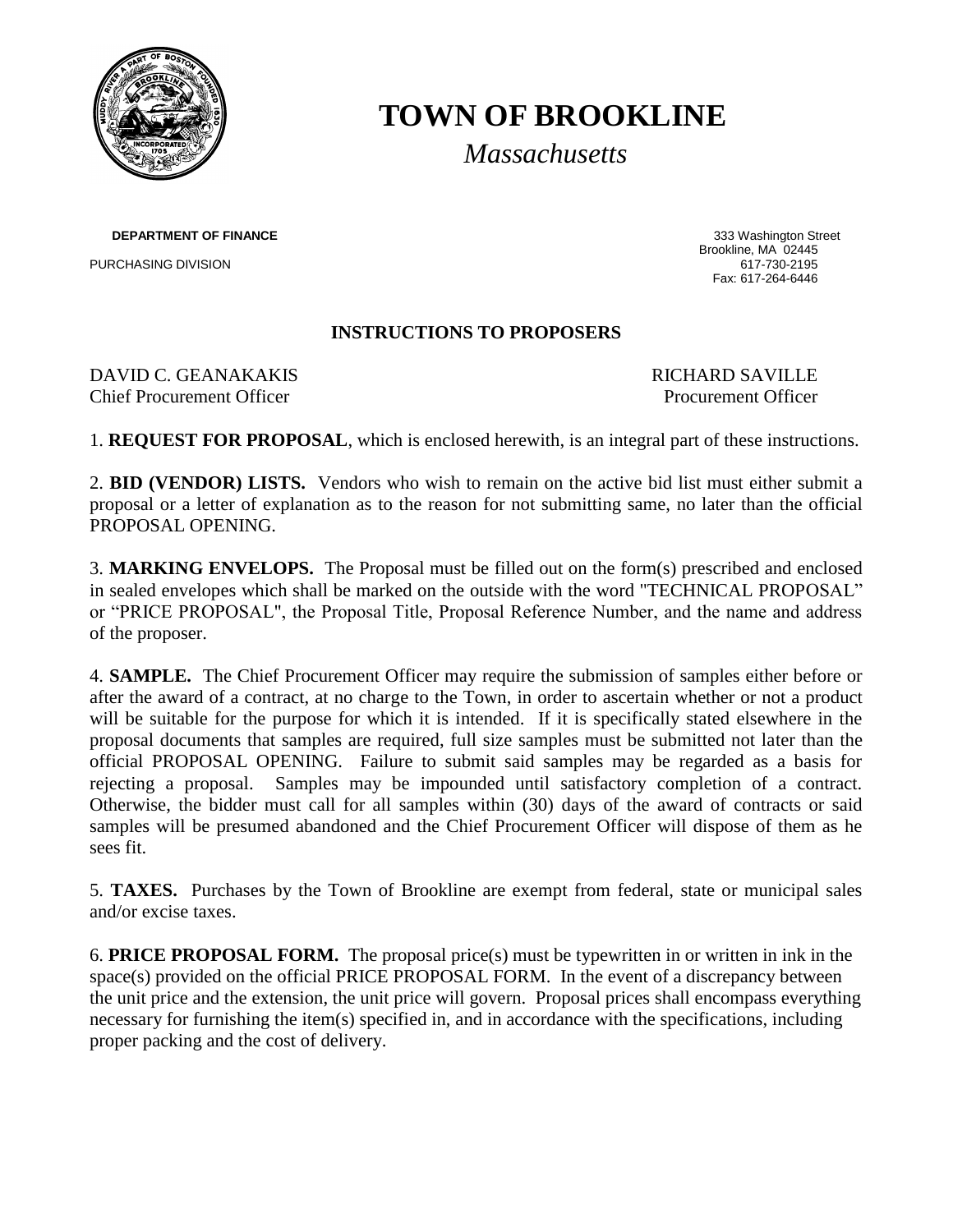# INSTRUCTIONS TO PROPOSERS - Page 2.

7. **CASH TERMS.** Discounts for prompt payment will be considered when making awards. Minimum time for discount consideration is twenty (20) days.

8. **PROPOSAL DOCUMENTS.** The proposer is to familiarize himself thoroughly with all the documents enumerated herewith, as it is conclusively understood that all proposals are based upon full compliance with the various provisions contained in said documents. The documents comprising the proposal consist of (a) Request for Proposal (b) Article XXIX of the Town of Brookline By-Laws relating to non-discrimination in employment (c) Instructions to Proposers (d) General Conditions (e) Special Conditions (if any) (f) Specifications, and (g) Price Proposal Form. The same documents will be incorporated into the contract documents. One set of the Request for Proposal is given to each proposer. A complete, original set of documents is to be returned, properly signed and executed. A copy of the documents submitted should be kept for the proposer's file.

9. **MINORITY BUSINESS ENTERPRISE PROGRAM**. Minority and women owned business enterprises are encouraged to submit bids and will be given every opportunity to participate in Town of Brookline contracts.

**10. NOTICE CONCERNING UNEXPECTED CLOSURES:** If, at the time of the scheduled proposal opening, Town Hall is closed due to inclement weather or other unforeseeable events, the proposal opening will be postponed until 2:00 PM on the next normal business day. Proposals will be accepted until that date and time

**The Town of Brookline does not discriminate on the basis of disability in admission to, access to, or operations of its programs, services or activities. Individuals who need auxiliary aids for effective communication in programs and services of the Town of Brookline are invited to make their needs known to Robert Sneirson, Town of Brookline, 11 Pierce Street, Brookline, MA 02445. Telephone (617) 730-2328; TDD (617) 730-2327; or e-mail at rsneirson@brooklinema.gov**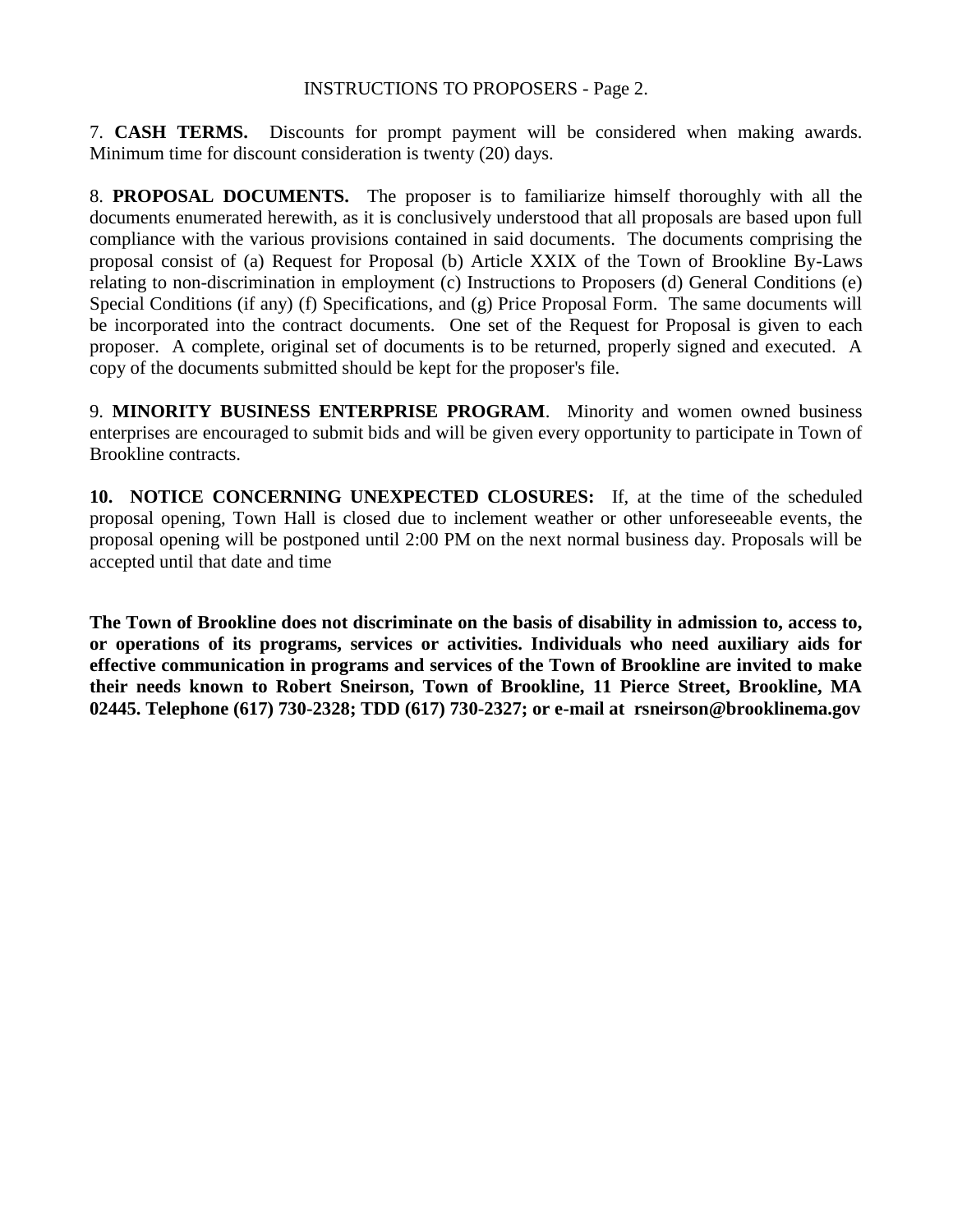# **FORM G GENERAL CONDITIONS**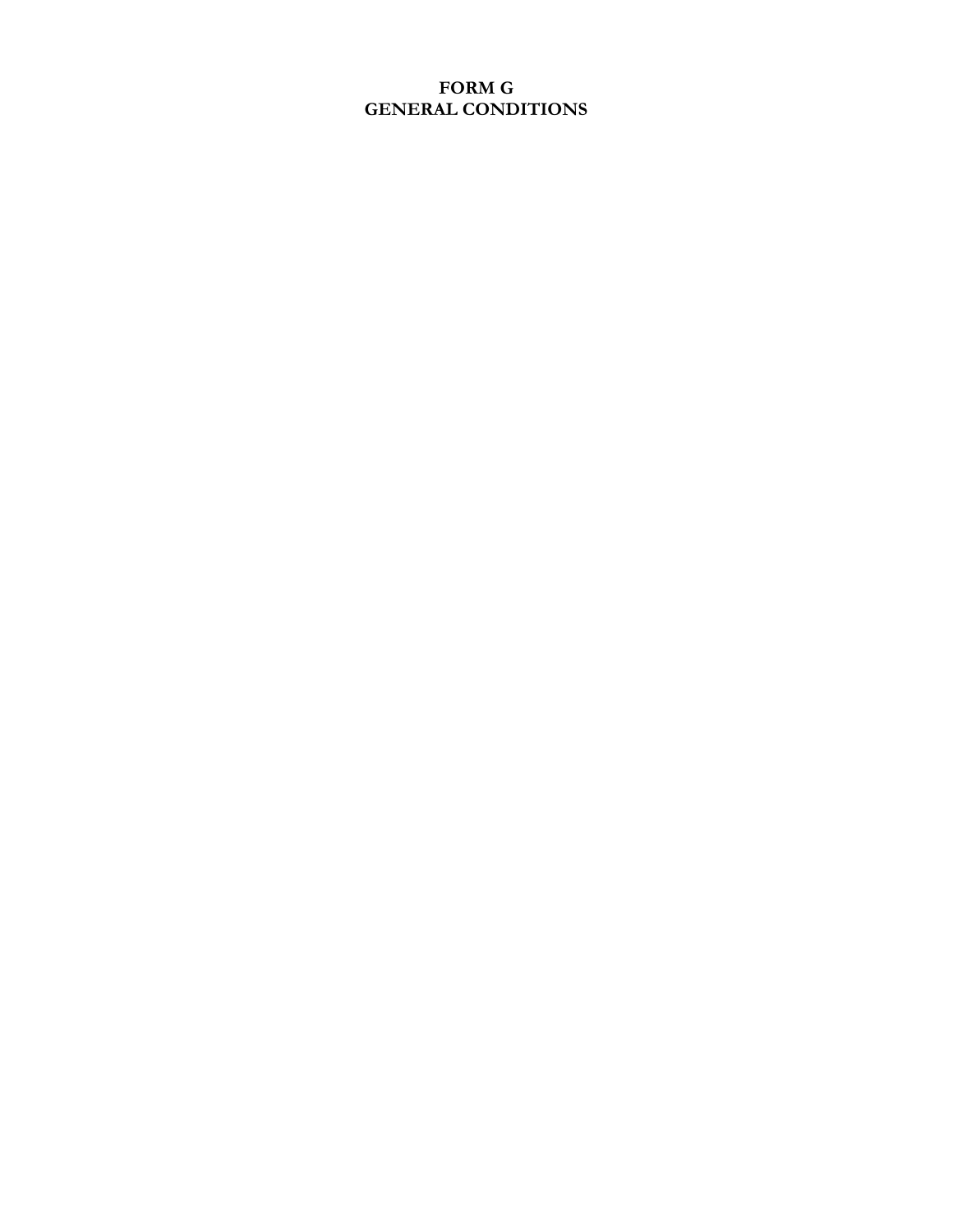

# TOWN OF BROOKLINE *Massachusetts*

**DEPARTMENT OF FINANCE 333 Washington Street** PURCHASING DIVISION

Brookline, MA 02445 Fax: 617-264-6446

# **GENERAL CONDITIONS**

DAVID C. GEANAKAKIS SAVILLE Chief Procurement Officer **Procurement Officer** Procurement Officer

1. **AWARD DATE.** Award will be made within forty-five (45) days after the BID OPENING unless otherwise stated in the specifications or the time for award is extended by mutual consent of all parties concerned.

2. **EQUIVALENTS.** Where in the specifications, one certain kind, type, catalog number, brand or manufacturer of material is named, it shall be regarded as the required standard of quality. Where two or more are named, these are presumed to be equal and the contractor may select one of the items. If the bidder proposes to offer substitute items as an equal to those named in the specifications, he shall so indicate on the BID FORM the kind, type, catalog number, brand, or manufacturer of material that is offered as an equal, and shall submit data sheets and/or catalog cuts and otherwise describe wherein it differs from the base specifications in similar detail as the description of the component parts of the specified items. Substituted items must be capable of performing all the functions and/or operational features described or indicated in the specifications. Failure to indicate the description of any substitute item on the Bid Form will be interpreted to conclude that the bidder will furnish the specified item.

3. **DELIVERIES.** The contractor shall pay all freight and delivery charges. Unless otherwise stated, items must be delivered within forty-five (45) days of the notice of award. All deliveries must be made inside the building and to the appropriate storeroom as designated by the custodian. Sidewalk or tailgate deliveries will not be accepted. Town personnel are not required to assist in the deliveries and contractors are cautioned to notify their shippers that adequate assistance must be provided at the point of delivery. All items of furniture must be delivered inside the building, in place, set up ready for use. Deliveries are to be made between 8:30 A.M. and 4:00 P.M., Monday through Thursday, except on holidays. Friday deliveries shall be made between 8:30 A.M. and 12:00 Noon. All damaged items, or items which do not comply with specifications will not be accepted and title therefore will not vest to the Town of Brookline until such items are accepted by the receiving department. The contractor must replace, without further cost to the Town of Brookline, such damaged or non-complying items before payment will be made.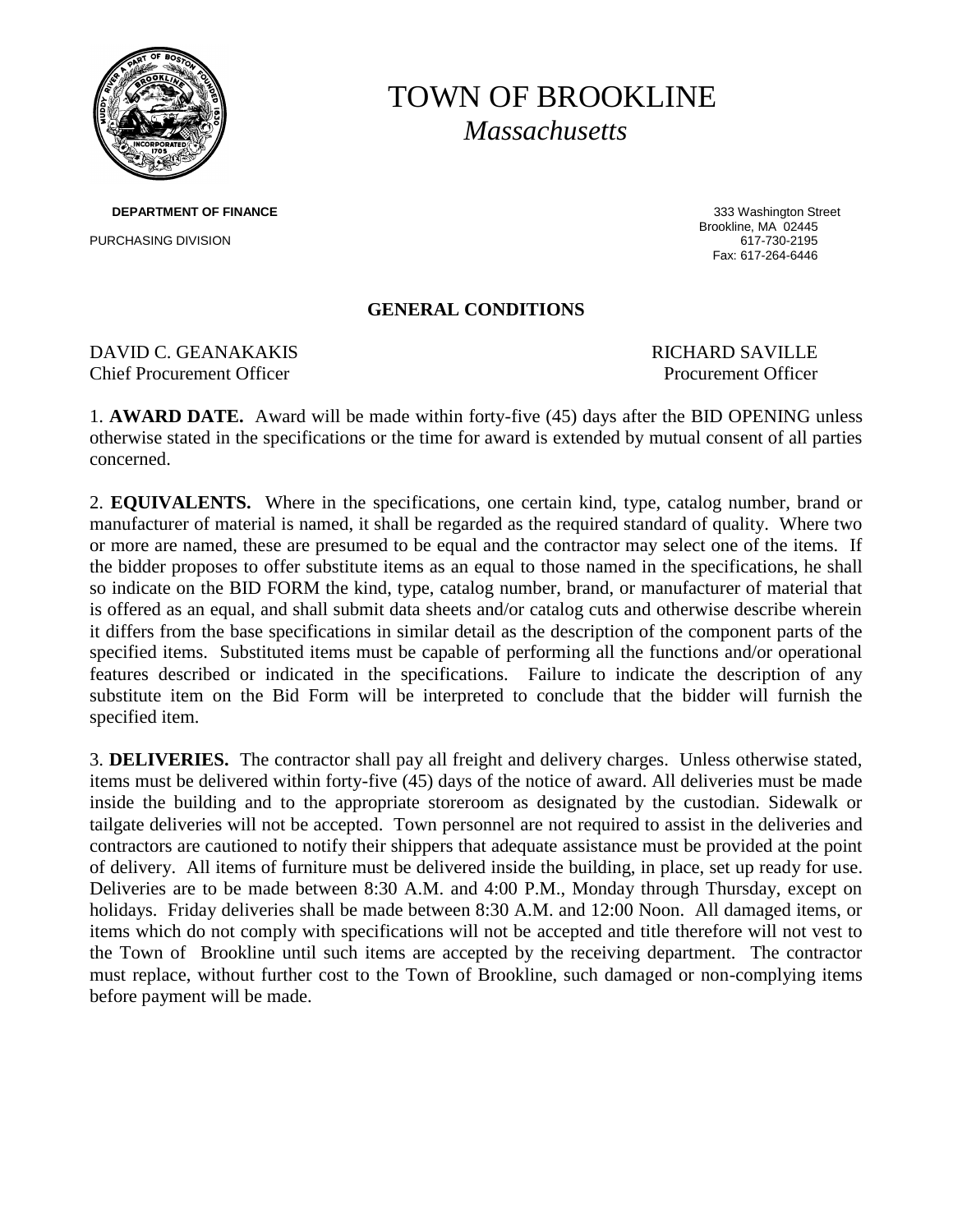# GENERAL CONDITIONS - PAGE 2

4. **LABELING.** All packages, cartons, or other containers must be clearly marked with (a) building and room designation; (b) description of contents or item number from specifications; (c) quantity; (d) Town of Brookline's purchase order number; and (e) Vendor's name and order number.

5. **GUARANTEES.** Unless otherwise stipulated in the specifications, furniture, equipment, and similar durable items shall be guaranteed by the contractor for a period of not less than one year from the date of acceptance by the receiving department. In addition, the manufacturer's guarantee shall be furnished. Any items provided under this contract which are or become defective during the guarantee period shall be replaced by the contractor free of charge with the understanding that all replacements shall carry the same guarantee as the original equipment. The contractor shall make any such replacement immediately upon receiving notice from the Chief Procurement Officer.

6. **RIGHT TO KNOW.** Any vendor who receives an order or orders resulting from this invitation agrees to submit a Material Safety Data Sheet (MSDS) for each toxic or hazardous substance or mixture containing such substance, pursuant to M.G.L. C111F SS8, 9 and 10 and the regulations contained in 441 CMR SS21.06 when deliveries are made. The vendor agrees to deliver all containers properly labeled pursuant to M.G.L. C111F S7 and the regulations contained in 441 CMR S21.05. Failure to submit an MSDS and/or label on each container will place the vendor in noncompliance with the contract. Failure to furnish MSDSs and/or labels on each container may result in civil or criminal penalties, including bid debarment and action to prevent the vendor from selling said substances, or mixtures containing such substances within the Commonwealth. All vendors furnishing substances or mixtures subject to Chapter 111F of M.G.L. are cautioned to obtain and read the law and rules and regulations referenced above.

FAILURE TO COMPLY WITH THESE REQUIREMENTS COULD RESULT IN THE CANCELLATION OF YOUR CONTRACT.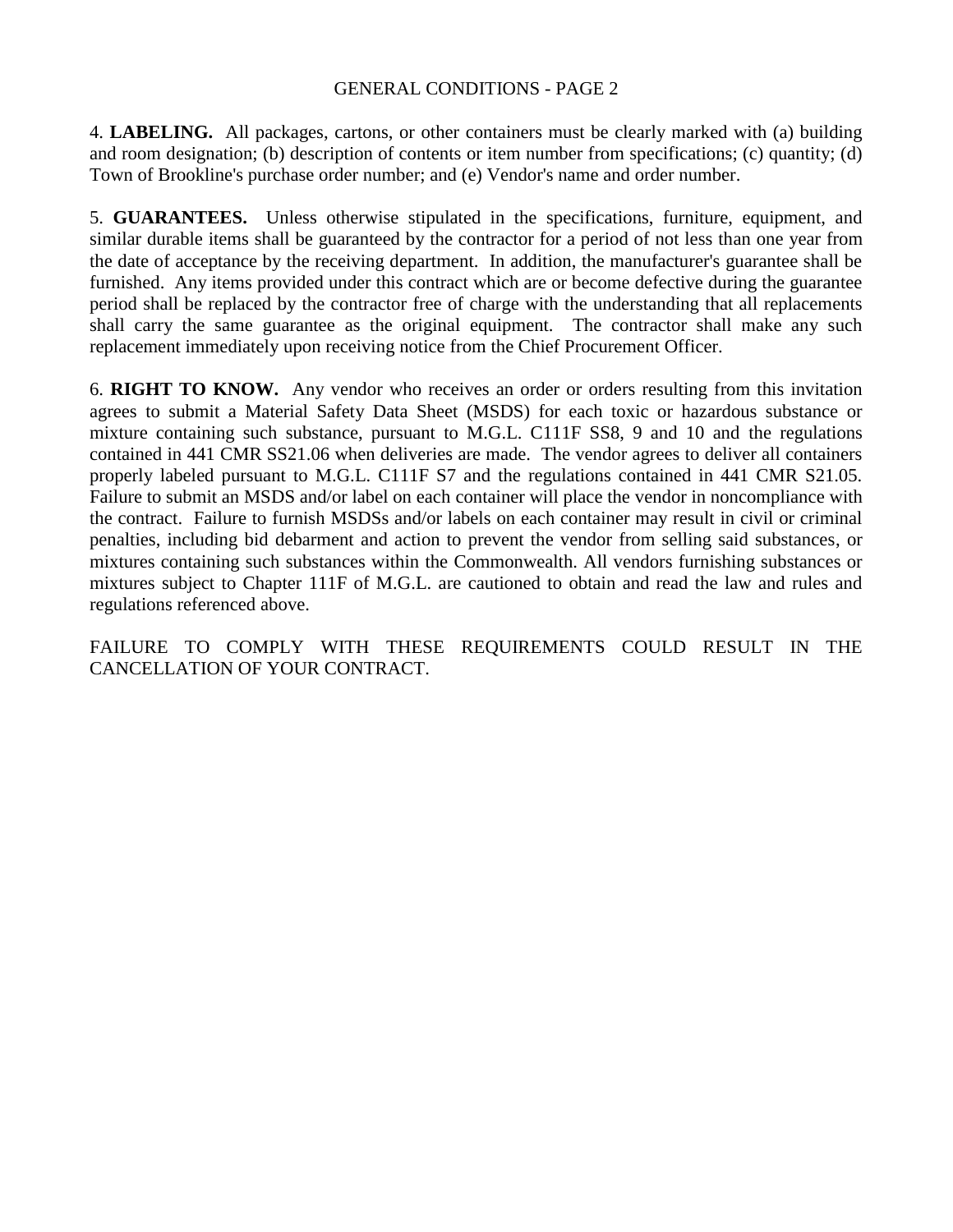# **FORM H PROPOSAL SIGNATURE FORM**